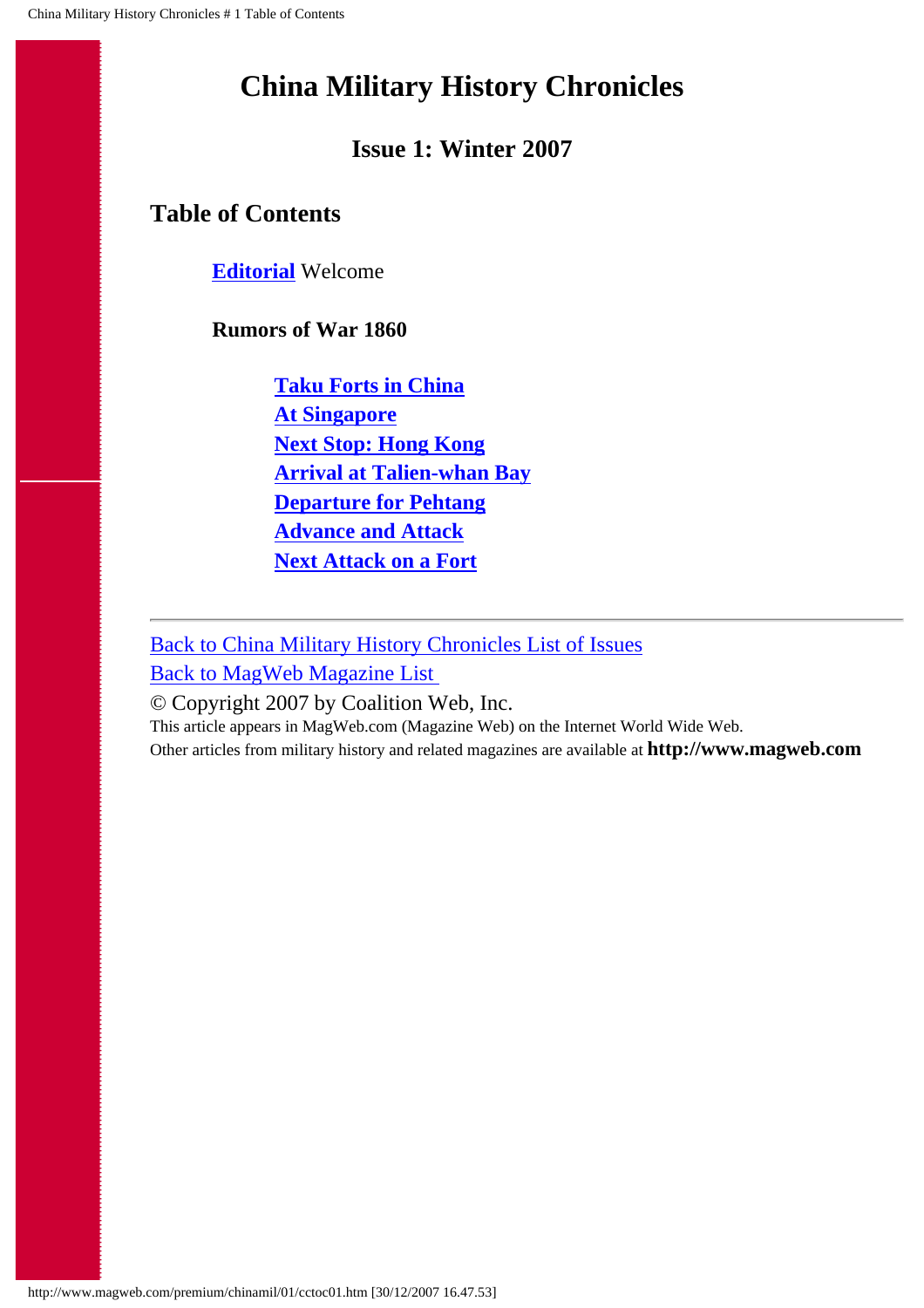## **Editorial**

### **Welcome**

*by Russ Lockwood*

<span id="page-1-0"></span>The joke goes "Three quarters of the world don't speak Chinese. The other 1/4 lives there." A country that big needs its own magazine on MagWeb. *China Military History Chronicles* will bring you the leaders, battles, and events concerning the country of China. We'll start modestly at first, but build on the efforts.

[Back to Table of Contents -- China Military History Chronicles # 1](#page-0-0) [Back to China Military History Chronicles List of Issues](#page-18-0) [Back to MagWeb Magazine List](#page-19-0)  © Copyright 2007 by Coalition Web, Inc.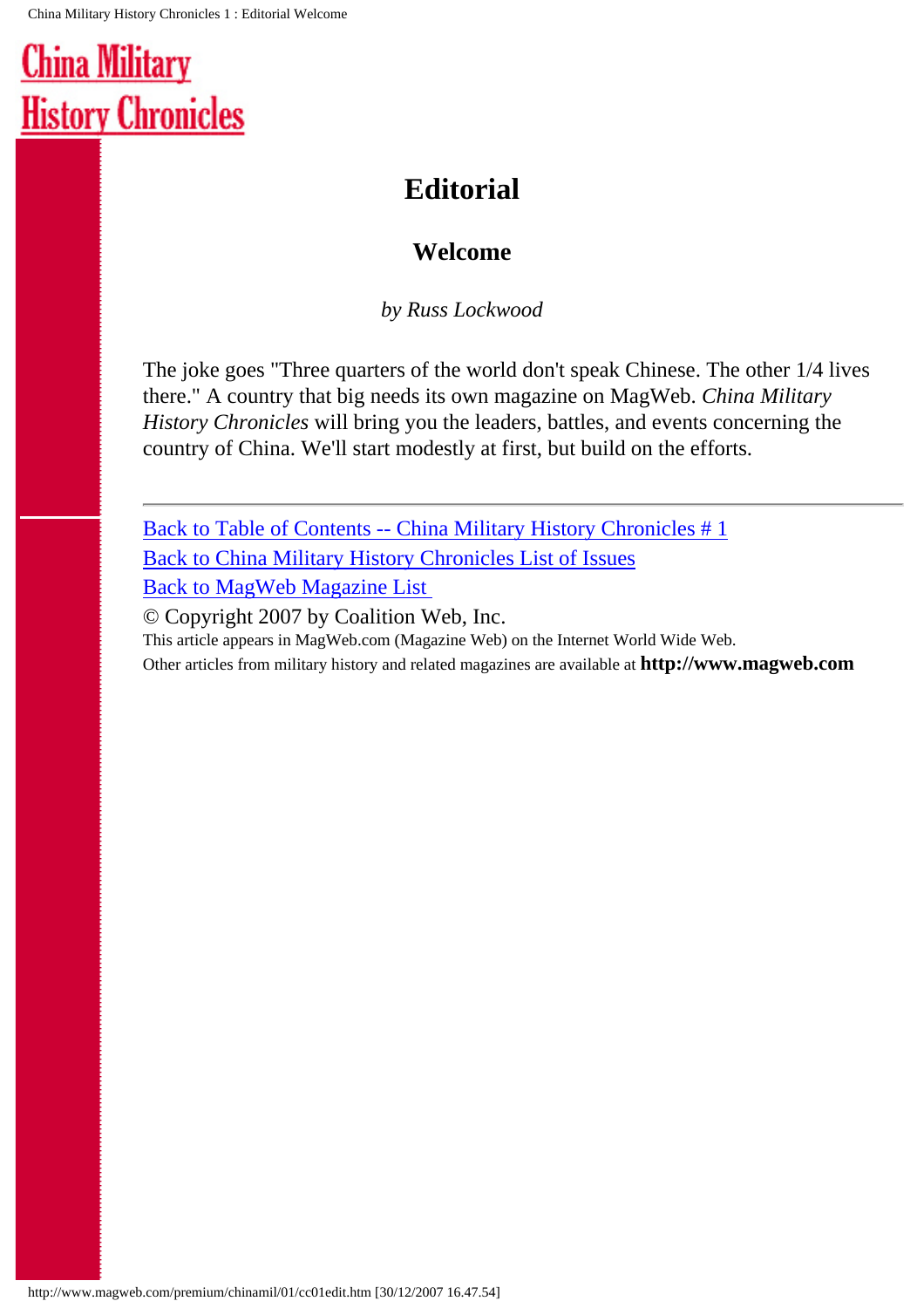### <span id="page-2-0"></span>**Rumors of War 1860**

### **Taku Forts in China**

*by Dr. James Thorton* 

Soon after our return to Lucknow we read in the newspapers accounts of the disastrous and unsuccessful attack on the Taku forts by the British squadron under Admiral Hope, in which two of our gunboats were sunk and six or seven hundred men were killed and wounded. It was speedily rumored that there was to be an expedition to China next year, and that the 1st Sikh Irregular Cavalry was to be one of the regiments composing the force.

These reports eventually proved correct, and in February 1860 my regiment left Lucknow, and marched by way of Sultanpur to Benares, where we halted a few days. Resuming our march we crossed the Ganoes, and proceeded down the Grand Trunk Road to Raneegunge, where we took the train for Calcutta. Our men had never seen anything of the kind before, and were greatly astonished at the engines and the rapid motion of the train.

On our arrival at Calcutta we encamped on the extensive grassy plain around Fort William, and I then found that I had been transferred to the 15th Regiment of Punjab Infantry (now the 23rd Pioneers), while Dr. Macaulay, a surgeon considerably senior to me, had been appointed to the 1st Sikh Cavalry. I joined my new regiment at once, as it had already reached Calcutta, and was encamped close by. The corps consisted almost entirely of Muzbee Sikhs, and was very strong, numbering nearly 1100 men. It was commanded by Captain Shebbeare, an able and experienced officer, who had served with distinction at Delhi and elsewhere during the Indian Mutiny campaigns. Both men and officers were eager to start for China, but there was much delay, and some weeks elapsed before we finally embarked.

The regiment was distributed among three transports, the headquarters with about 700 men going in the capacious old paddle steamer Bentinck, which had previously been a passenger ship in the 'Peninsular and Oriental' line. I of course accompanied the headquarters of the regiment, and Dr. Harris, an assistant-surgeon doing duty with the corps under me, embarked with another detachment in the steamer Viscount Canning.

While we were making our way down the River Hooghly we suffered slightly from cholera, which had already attacked some of the troopships of the expedition, but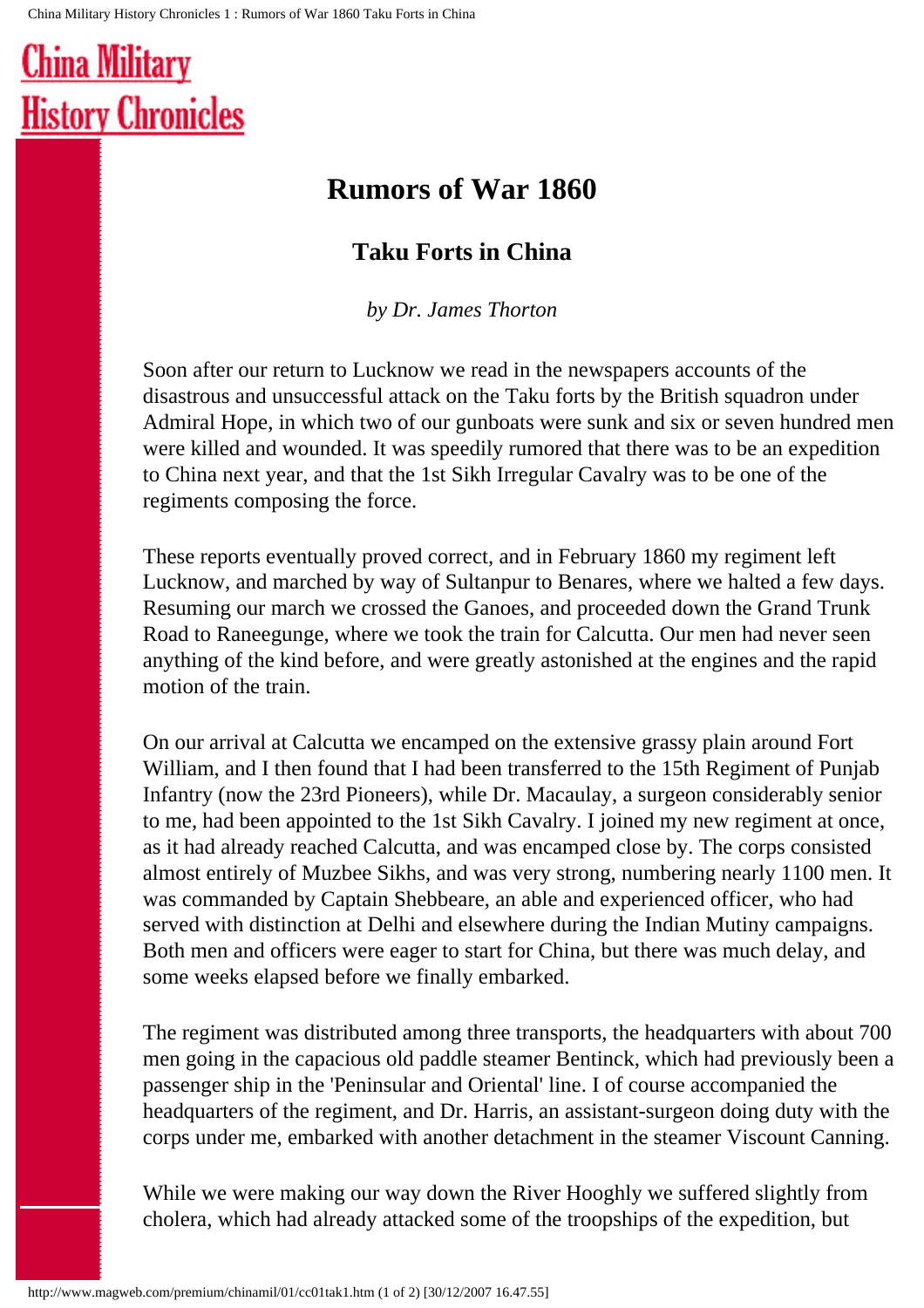when we got out to sea the disease soon disappeared, and the men became very healthy. They had never seen the sea before, hence their astonishment may be imagined when they beheld the boundless ocean around them, sometimes as smooth and shining as a bright mirror, at others swelling with white crested billows, and tossing the great ship about like a toy boat.

During the voyage to Singapore an accident occurred which might have been very serious. One night we were obliged to stop suddenly, something having gone wrong with our engines, and the two transports we were towing very nearly ran into us, one of them, indeed, coming so close as to crush a boat which hung at our stern.

**Rumors of War 1860**

**[Taku Forts in China](#page-2-0) [At Singapore](#page-4-0) [Next Stop: Hong Kong](#page-6-0) [Arrival at Talien-whan Bay](#page-8-0) [Departure for Pehtang](#page-10-0) [Advance and Attack](#page-13-0) [Next Attack on a Fort](#page-16-0)**

[Back to Table of Contents -- China Military History Chronicles # 1](#page-0-0) [Back to China Military History Chronicles List of Issues](#page-18-0) [Back to MagWeb Magazine List](#page-19-0) 

© Copyright 2007 by Coalition Web, Inc. This article appears in MagWeb.com (Magazine Web) on the Internet World Wide Web. Other articles from military history and related magazines are available at **http://www.magweb.com**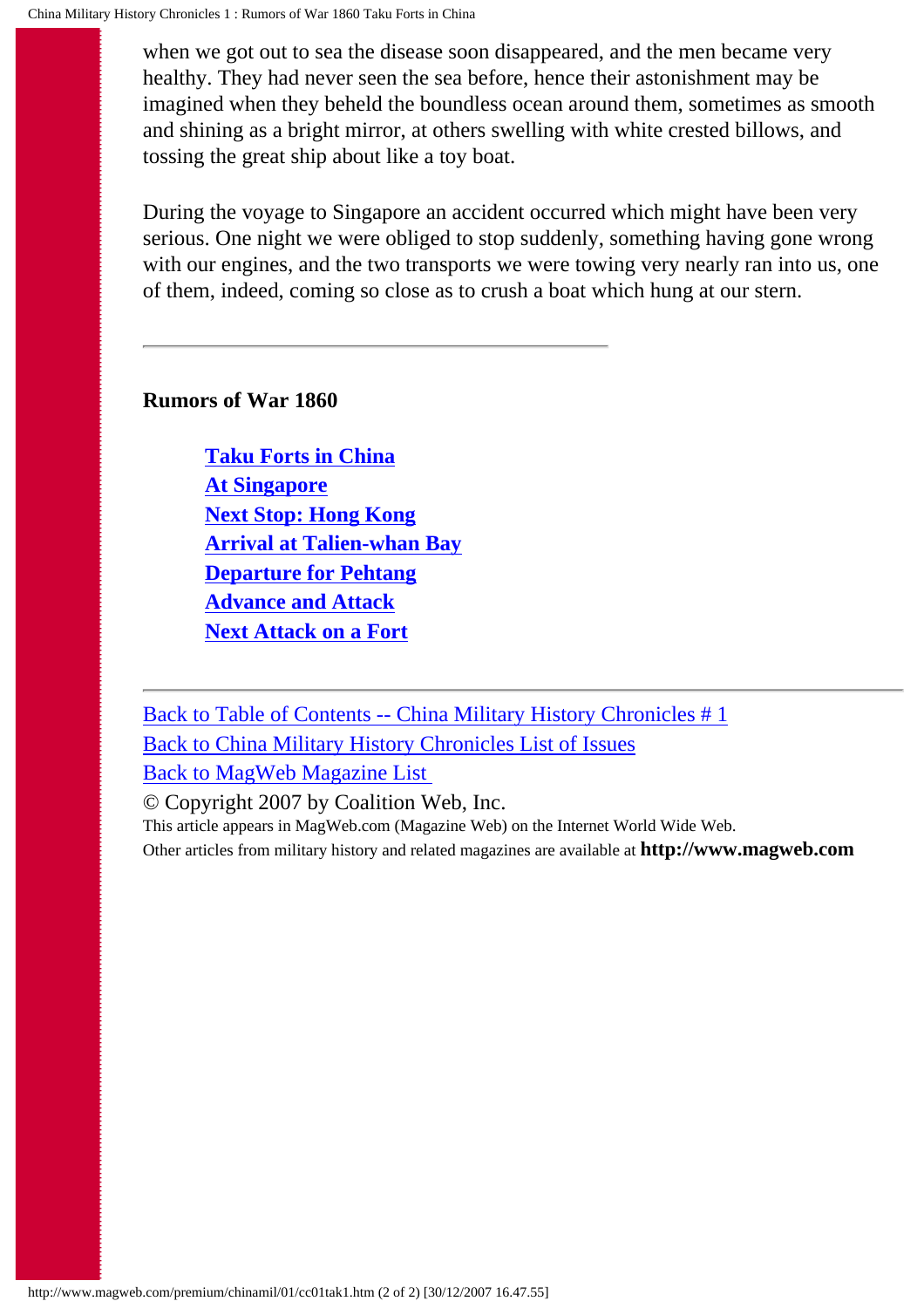### <span id="page-4-0"></span>**Rumors of War 1860**

### **At Singapore**

*by Dr. James Thorton*

We reached Singapore in ten days or so after leaving Calcutta, and anchored there for a short time to coal and take in supplies. I was much pleased with the appearance of this place; the general situation was enchanting, the beautiful bay was studded with wooded islands and crowded with vessels of all sorts from Chinese junks to British warships, the houses of the town looked neat and clean, the streets and roads were wide and well kept, and the lovely forest-clad bills of the island formed a charming background to the whole scene.

Although only a degree and a half from the equator Singapore seemed to possess a comparatively cool climate, as there was always a sea breeze blowing, and it was frequently cloudy with slight rain.

The town contained a considerable population, amounting even then to about 70,000 people, mostly Chinese and Malays; there were also many European merchants and traders as well as natives of India. Since that time Singapore has greatly increased in population and importance, and now contains about 200,000 inhabitants, quite half of them being Chinese, a large proportion Malays, and a good many natives of India. It is now one of our principal coaling stations and naval depots, and it possesses extensive dock accommodation.

The city contains many fine public buildings, including two cathedrals and a number of Chinese joss houses, Hindu temples, and Mohammedan mosques. Singapore is now provided with an extensive and elaborate system of defence, which renders it practically secure against attack.

### **Rumors of War 1860**

**[Taku Forts in China](#page-2-0) [At Singapore](#page-4-0) [Next Stop: Hong Kong](#page-6-0) [Arrival at Talien-whan Bay](#page-8-0)**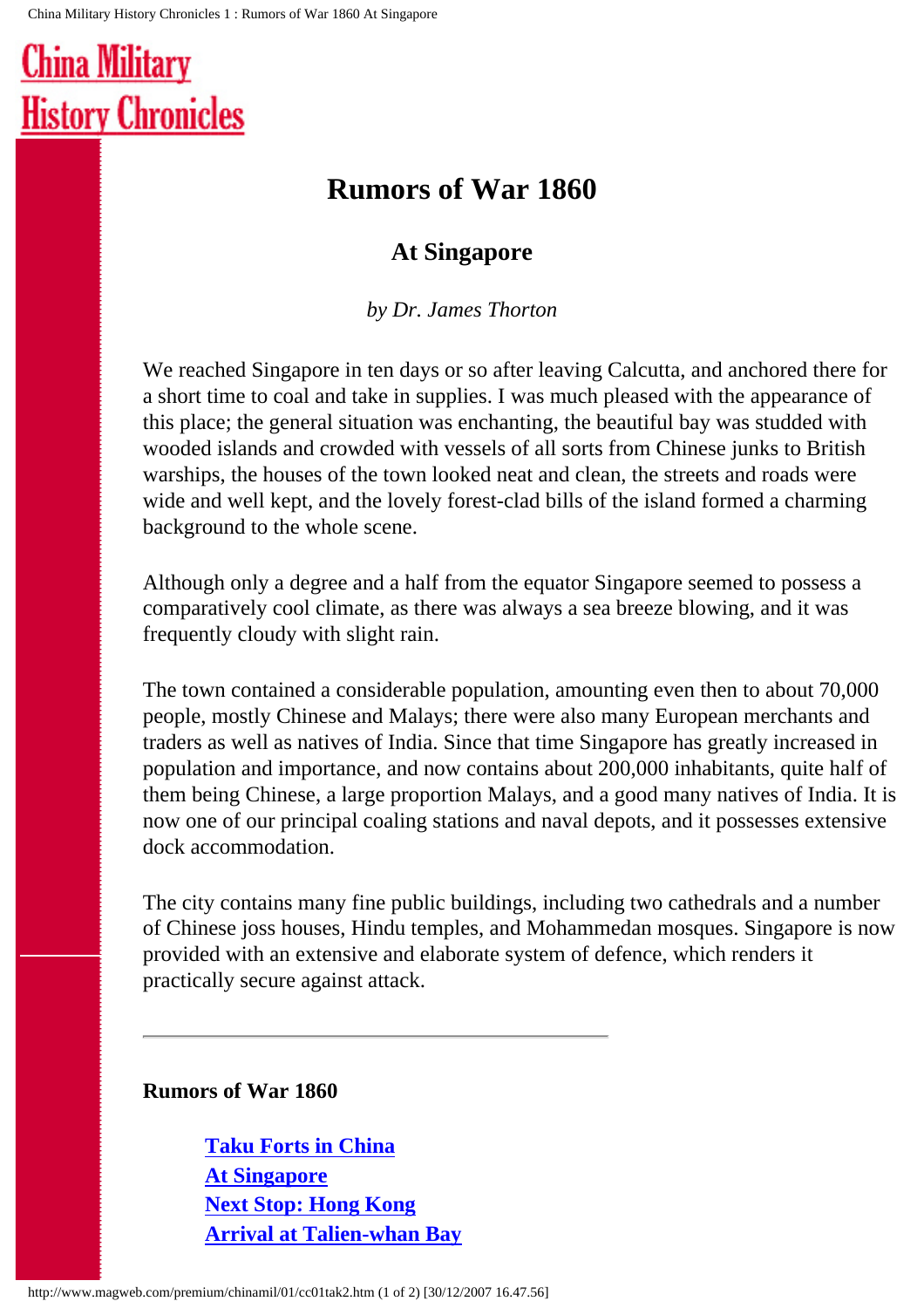**[Departure for Pehtang](#page-10-0) [Advance and Attack](#page-13-0) [Next Attack on a Fort](#page-16-0)**

[Back to Table of Contents -- China Military History Chronicles # 1](#page-0-0) [Back to China Military History Chronicles List of Issues](#page-18-0) [Back to MagWeb Magazine List](#page-19-0) 

© Copyright 2007 by Coalition Web, Inc.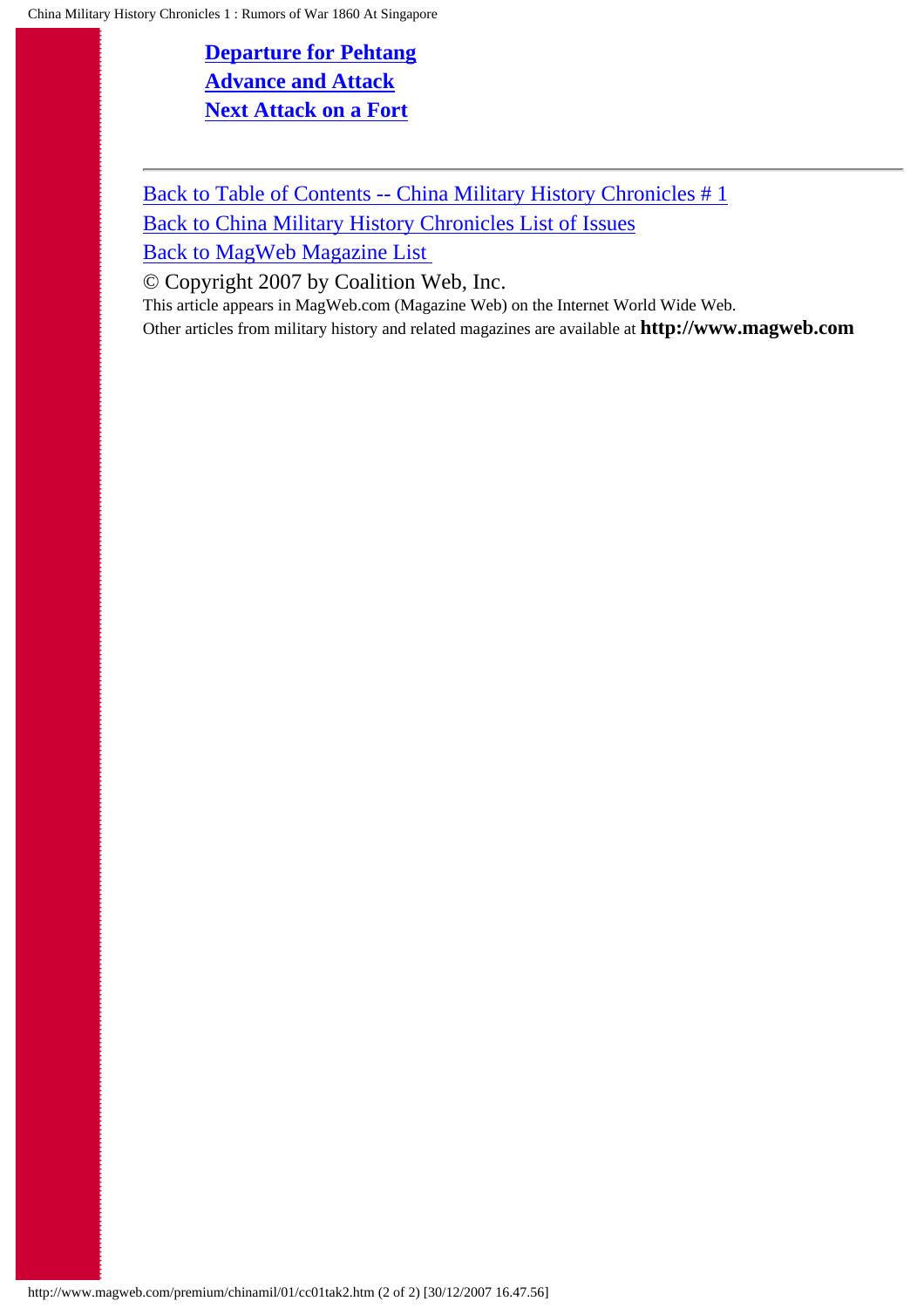### <span id="page-6-0"></span>**Rumors of War 1860**

### **Next Stop: Hong Kong**

*by Dr. James Thorton*

After some days we left Singapore, towing two large transports and a gunboat in addition, and continued our voyage towards Hongkong, where we arrived without accident in about a fortnight. Hongkong is a mountainous island of irregular shape, and about thirty square miles in extent, lying off the southern coast of China, and separated from the peninsula of Kowloon by a strait only half a mile wide.

The arm of the sea between Hongkong and the Chinese coast is so well sheltered by mountains on every side that it forms an extensive natural harbor, and on our arrival we found a large number of vessels lying in it, most of them transports and men-ofwar employed in the China expedition, as well as merchant ships and Chinese junks (piratical or mercantile).

Part of the army had been disembarked on the mainland, near a place called Kowloon, and their camps were scattered over the country, near the landing place. As a move to the north was to be made almost immediately, we did not disembark our men, but we visited the camps at Kowloon and the city of Victoria in Hongkong several times before our departure.

Victoria is built on the lower slopes of a hill about 1800 feet in height which rises close behind, and it extends for a considerable distance along the shore. It is perhaps the principal trade center in Eastern Asia, and it is also a very important naval station and coaling depot. The city is of considerable size and contains several fine buildings, in particular the cathedral. It has a large population, consisting chiefly of Chinese, but there are also a great many European officials, merchants, traders, and professional men. The curiosity shops at this place are worth a visit: they contain all sorts of curious ornaments in carved ivory, sandal wood, and tortoise shell, lacquered ware of all kinds, Chinese pictures, puzzles, etc.

The climate of Hongkong is hot, damp, and relaxing. Malarial fevers were very prevalent there at the time of my visit, and seemed to be caused by emanations proceeding from the disintegrating granite of which the whole island consisted. I was informed that when the granite was cut into for the foundation of any new building it was necessary to leave the building unoccupied for several months, otherwise the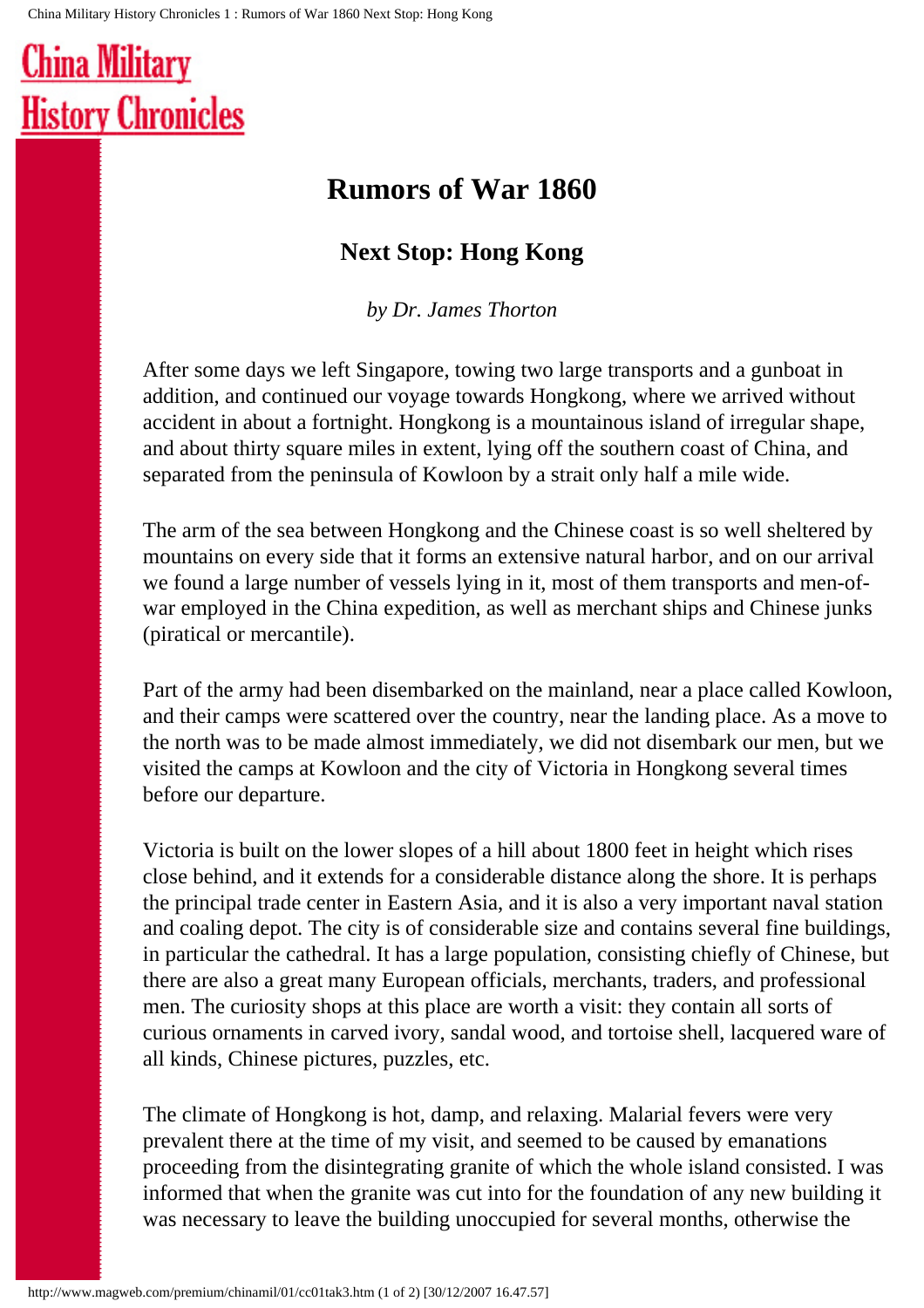inmates would certainly suffer from fever.

The weather had been getting rather squally, and the day we left Hongkong with two transports in tow it became so boisterous that we could make hardly any way at all, and after struggling slowly on for a few miles, we had to give up the attempt and return to our anchorage between Victoria and Kowloon. While returning we again collided with one of the ships we were towing, and this time the results were more serious.

One of our boats was smashed, part of the mizzen-rigging destroyed, and the mizzenmast itself nearly carried away, while the ship that fouled us lost her jib-boom, besides receiving other damage. In a day or two the weather improved, and we again started with better success, and continued our voyage to the north.

#### **Rumors of War 1860**

**[Taku Forts in China](#page-2-0) [At Singapore](#page-4-0) [Next Stop: Hong Kong](#page-6-0) [Arrival at Talien-whan Bay](#page-8-0) [Departure for Pehtang](#page-10-0) [Advance and Attack](#page-13-0) [Next Attack on a Fort](#page-16-0)**

[Back to Table of Contents -- China Military History Chronicles # 1](#page-0-0) [Back to China Military History Chronicles List of Issues](#page-18-0) [Back to MagWeb Magazine List](#page-19-0)  © Copyright 2007 by Coalition Web, Inc.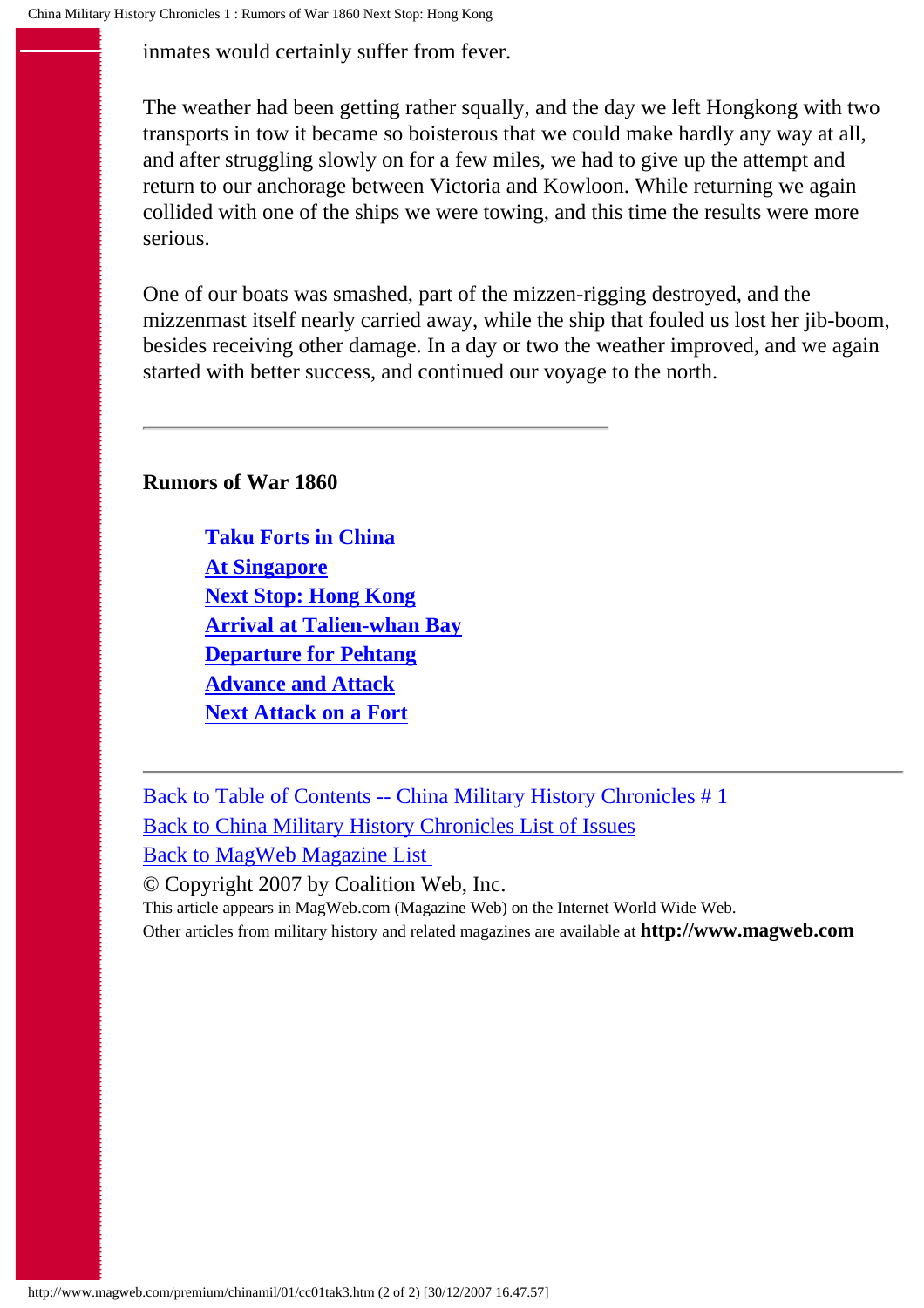### <span id="page-8-0"></span>**Rumors of War 1860**

### **Arrival at Talien-whan Bay**

*by Dr. James Thorton*

Nothing of any interest occurred, except a meeting with a Russian frigate cruising in Chinese waters, and after a voyage of nine days, we arrived at Talien-whan Bay, in the province of Liautung (Lat. 39 degrees N., Long. 122 degrees E.), which had been selected as the rendezvous of the British expedition. Meanwhile the French had assembled at Chefoo, in the province of Shantung.

No better place could have been chosen for our concentration; the spacious bay, having several islands at its entrance, was almost completely landlocked, and formed a natural harbor capable of sheltering any number of vessels, while the gentle slopes of tile hills around it afforded suitable sites for the encampments of the troops.

At the time of our arrival there were about forty sail of men-of- war and transports lying in the bay, and most of the troops had landed and were encamped at various places along the shore. The surrounding country appeared to be bare, rocky, and sterile; it consisted of endless ranges of low hills covered with a scanty vegetation, but hardly any trees or shrubs were to be seen except here and there in the valleys.

There was great difficulty in procuring water, as no streams could be found near the camps, and numerous working parties had to be employed in digging wells. The natives of the country, who were Tartars rather than Chinese, had driven away their cattle into the interior in obedience to tile orders of their headmen, who had forbidden them to give us any assistance or sell us any supplies, so that we could at first get nothing from the neighboring villages, and had to depend entirely upon our own resources. Subsequently, however, the country people became more friendly, as they found that they were not molested, and that no plundering was allowed.

A few days after our arrival at Talien Bay, our other two transports came in with the rest of the regiment, and having received orders to disembark, we landed and pitched our camp on the slope of the hills about a mile from the beach.

We remained in camp at this place for about three weeks, and found it an agreeable change, after having been pent up on board ship for more than two months. We passed our spare time very pleasantly in rambling about the country and along the beach,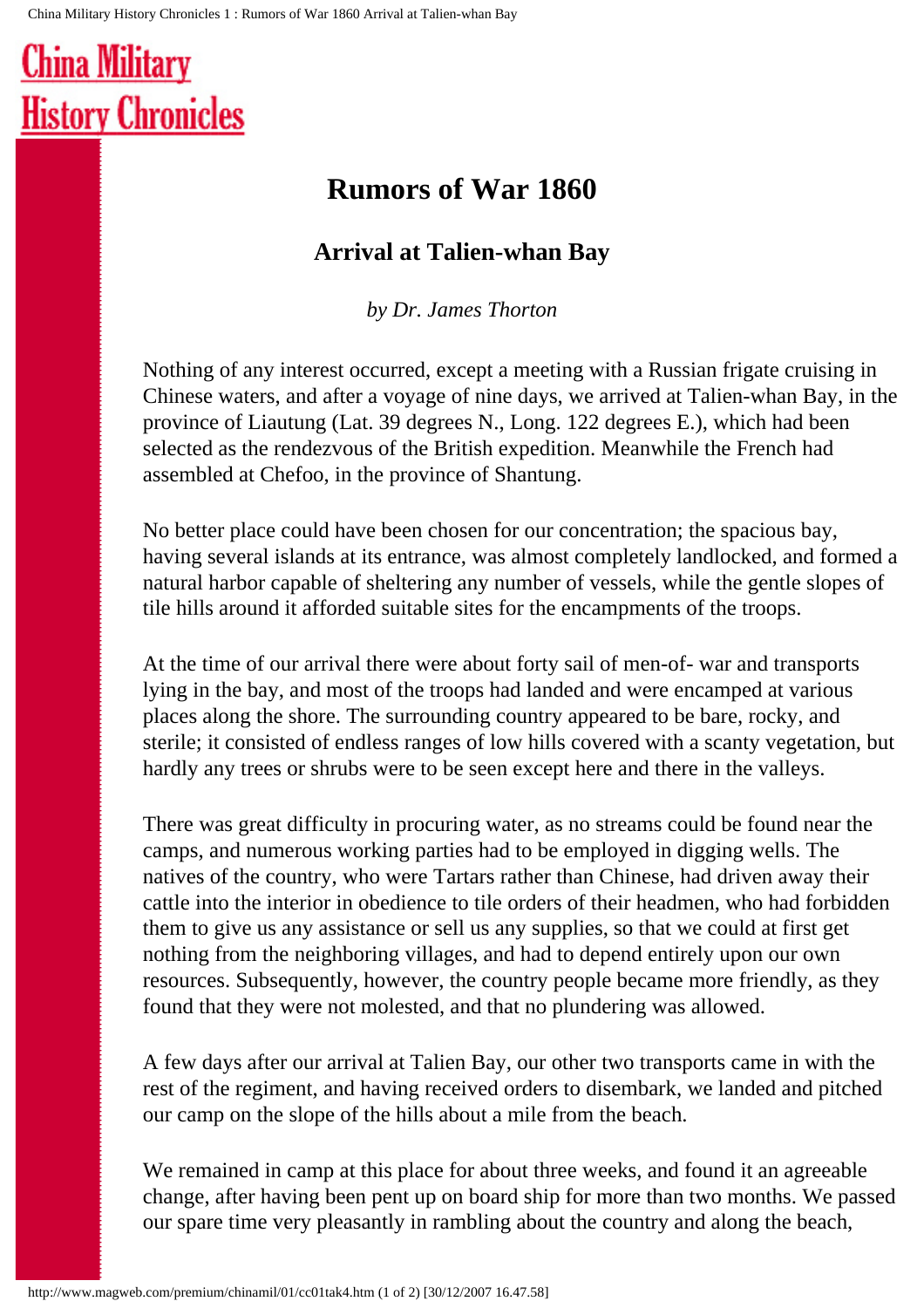bathing in the sea, and paying visits to the ships and to the other regiments of our division.

#### **The British Camp**

Our camp consisted of bell tents both for officers and men. Each regimental commanding officer was allowed a tent to himself, but the other officers had to live three in a tent.

The three beds formed a triangle round the tent-pole, and, as may be imagined, there was very little space for baggage, and none at all for the ordinary tent furniture. Fortunately we each had in addition one of the French teides d'abri, which served to shelter our servants and baggage.

A considerable number of Chinese coolies had been brought up from Hongkong to carry the tents, stores, and baggage of the army, but many of them had deserted, and the 'transport' was now so inadequate that it seemed probable we should hardly be able to take anything with us for the campaign but a bundle of bedding. However, I succeeded in purchasing a good mule for 40 dollars at a village some distance inland, and having thus obtained my own transport, I was quite independent.

**Rumors of War 1860**

**[Taku Forts in China](#page-2-0) [At Singapore](#page-4-0) [Next Stop: Hong Kong](#page-6-0) [Arrival at Talien-whan Bay](#page-8-0) [Departure for Pehtang](#page-10-0) [Advance and Attack](#page-13-0) [Next Attack on a Fort](#page-16-0)**

[Back to Table of Contents -- China Military History Chronicles # 1](#page-0-0) [Back to China Military History Chronicles List of Issues](#page-18-0) [Back to MagWeb Magazine List](#page-19-0) 

© Copyright 2007 by Coalition Web, Inc. This article appears in MagWeb.com (Magazine Web) on the Internet World Wide Web. Other articles from military history and related magazines are available at **http://www.magweb.com**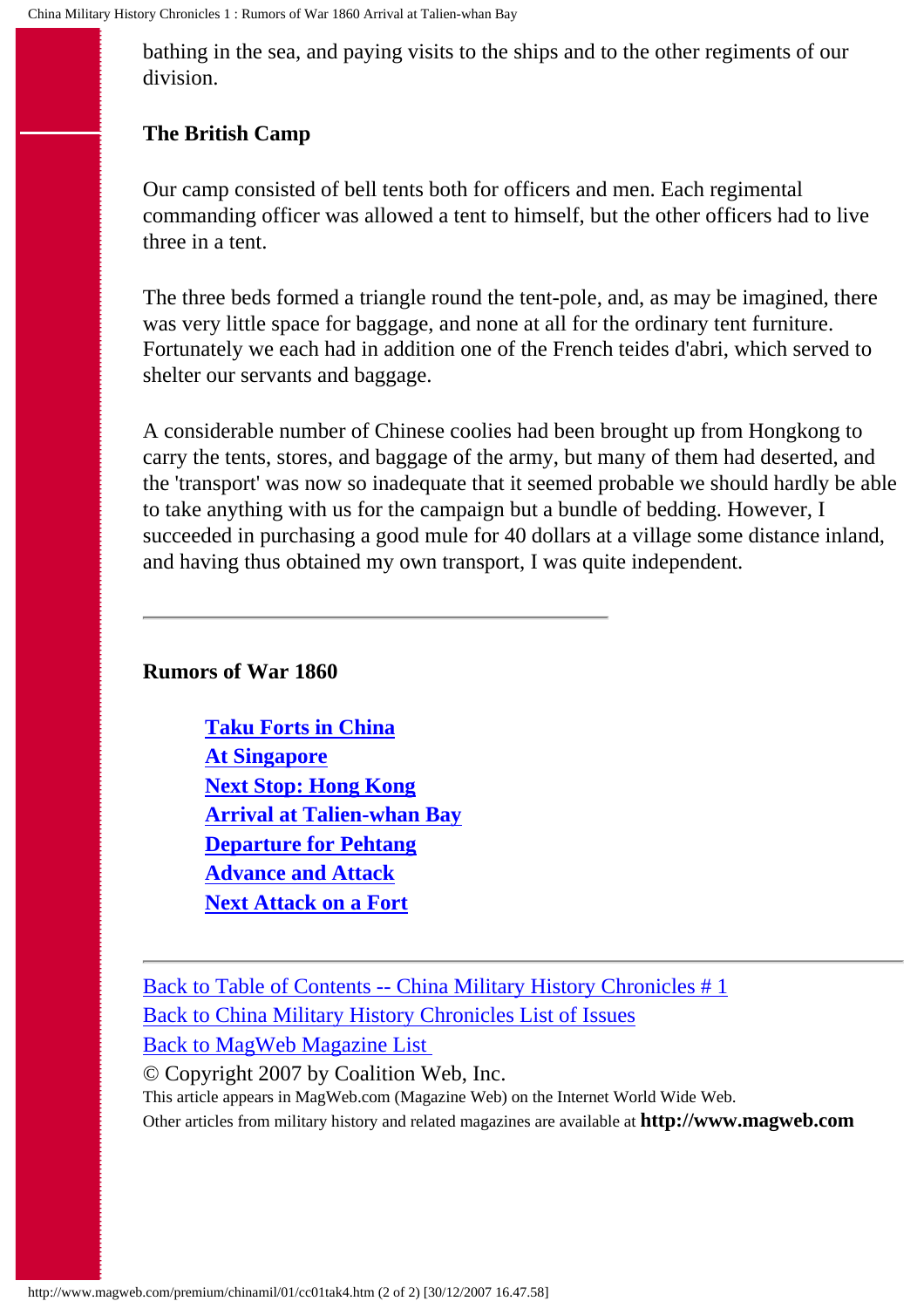### **Rumors of War 1860**

### **Departure for Pehtang**

*by Dr. James Thorton*

<span id="page-10-0"></span>

Towards the end of July we received orders for embarkation, and we soon reoccupied our old quarters in the Bentitick. The steamers took the sailing vessels in tow, and the whole fleet directed its course across the Gulf of Pecheli towards the mouth of the Peiho River.

On the way we were joined by the French fleet from Chefoo, conveying their contingent. The combined fleet now presented a truly magnificent spectacle, the ocean all round us being crowded with men-of-war and transports almost as far as the eye could reach. The sea was calm and the weather beautiful, so that we were able to enjoy this grand sight to our hearts' content. We soon arrived off the coast of Pecheli, and anchored several miles from land on account of the shallowness of the water.

Preparations were now made for the landing which was to take place near the town of Pehtang, a few miles to the north of the Peiho River. The second brigade of the first division (to which my regiment belonged), and some of the French troops, had the honor of being the first to disembark. We were transferred from the troopships to several gunboats and a number of large launches towed by them. All of us, both officers and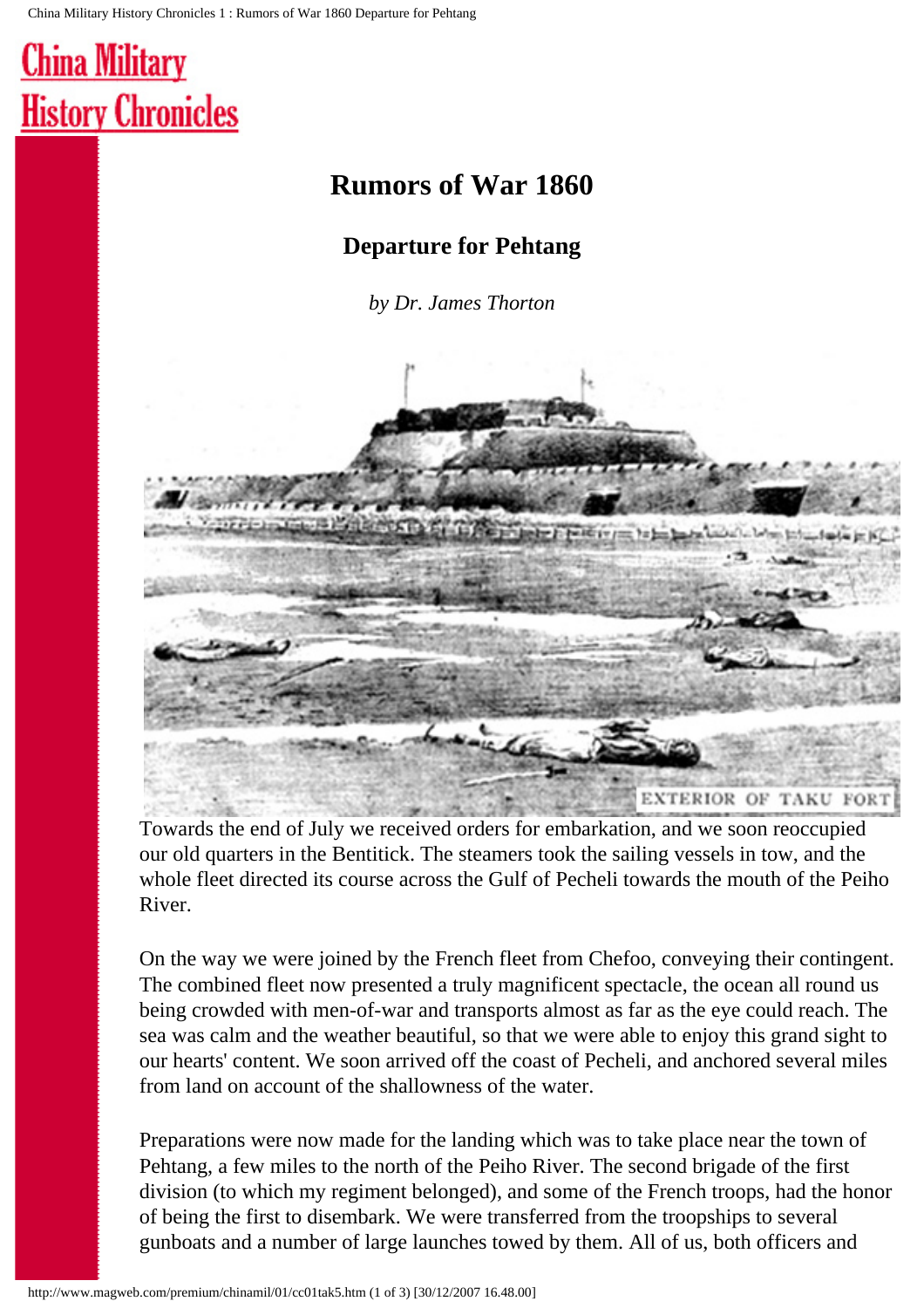men, were in heavy marching order, and we all carried three days' provisions in our haversacks. In addition to this load we had each a waterproof sheet (to sleep on) over our shoulders, and the usual encumbrances of a sword, revolver, and flask of brandy.

The gunboats steamed on, and as we approached the land we came in sight of the forts defending the entrance of the Pehtang River. They were situated on both sides of the river, and seemed formidable obstacles to our landing. The shore was everywhere low and flat, and appeared to be literally a bank of mud.

The gunboats anchored in a line about half a mile from the shore, and perhaps a mile from the nearest fort, which remained silent, though we every moment expected it to open fire upon us. We all crowded into the boats and pulled inshore until they grounded, when we had to get out and wade the rest of the way. Hoping to reach the shore dry, I got on the back of a powerful Sepoy who had offered to carry me, but after a few steps he slipped and fell, so that we both got drenched.

No enemy appeared except a few horsemen in the distance, who watched the landing, but did not venture to approach. The mud was our worst enemy, and greatly impeded our movements: we sank over our ankles at every step, and sometimes over our knees, so that we could now understand the difficulties our men had to contend against at the Peiho in 1859, when they made the gallant, though unsuccessful, attempt to capture the Taku Forts.

As each regiment landed, the men formed up as well as they could, and floundered through the mud until they reached firmer ground, where they halted for a time.

When the whole force had disembarked, we marched on towards the town of Pehtang, until we reached a road raised a few feet above the wet, muddy ground, and there we made our bivouac for the night, spreading our waterproof sheets on the road and lying down on them, wet as we were. Luckily the weather was warm and fine, so this exposure did not harm us. During the night we were twice roused up by alarms. On one occasion a small party of the enemy's cavalry came round our flank, but when fired upon by the 60th Rifles, they fled, carrying off with them one of their number who had fallen.

In the morning we took regular possession of the town and forts, which had been evacuated by the enemy on the previous day, and the gunboats were brought into the river and anchored under the forts. The latter contained no guns, only a few dummies (wooden imitations of guns), but a great number of very well-constructed mines were discovered by our engineers. I went back to the Bentinck in a gunboat, together with another officer, to bring on shore our baggage and medical stores.

We had to spend the night on board and return the following day. On getting back to Pehtang I found the officers of my regiment comfortably located in a pawnbroker's shop, which was a large establishment and afforded ample accommodation for all of us, and for many of our men as well. Some of the rooms were filled with goods left in pledge, chiefly articles of clothing.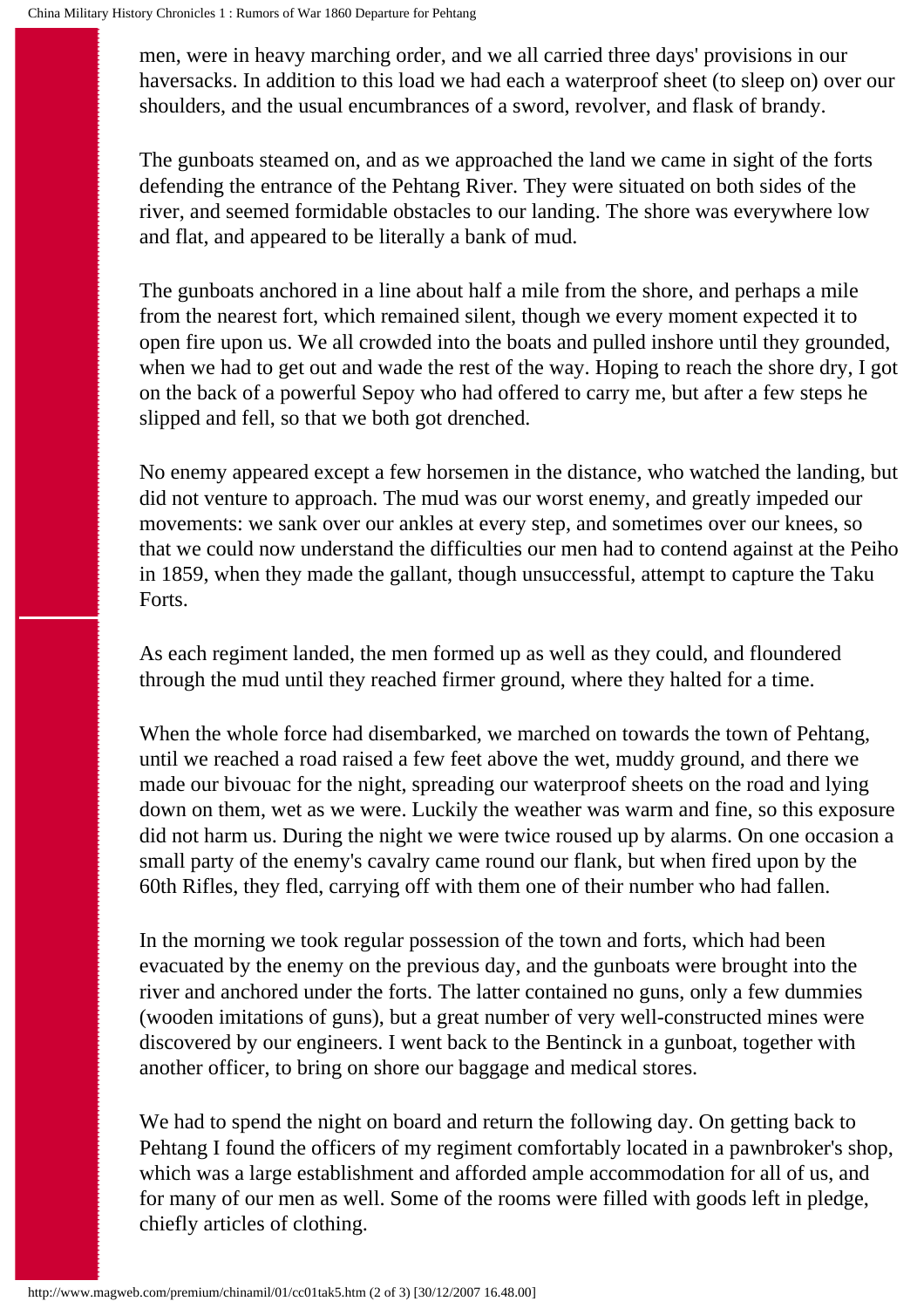### **Crowding in Pehtang**

The whole of the allied army -- British, French, and Indian -- amounting to more than 15,000 men, together with their camp followers, were crowded into this small town, and its narrow streets soon became ankle deep in mud, from the rain and the incessant traffic.

My regiment, being a pioneer corps, was told off in working parties to clear the streets of the mud and refuse with which they were obstructed. This unpleasant work was done, but the stench while it was going on was almost unbearable, and several of the officers superintending the work were quite upset by it. Our men, however, continued very healthy, and hardly any of them were in hospital.

#### **Rumors of War 1860**

**[Taku Forts in China](#page-2-0) [At Singapore](#page-4-0) [Next Stop: Hong Kong](#page-6-0) [Arrival at Talien-whan Bay](#page-8-0) [Departure for Pehtang](#page-10-0) [Advance and Attack](#page-13-0) [Next Attack on a Fort](#page-16-0)**

[Back to Table of Contents -- China Military History Chronicles # 1](#page-0-0) [Back to China Military History Chronicles List of Issues](#page-18-0) [Back to MagWeb Magazine List](#page-19-0) 

© Copyright 2007 by Coalition Web, Inc.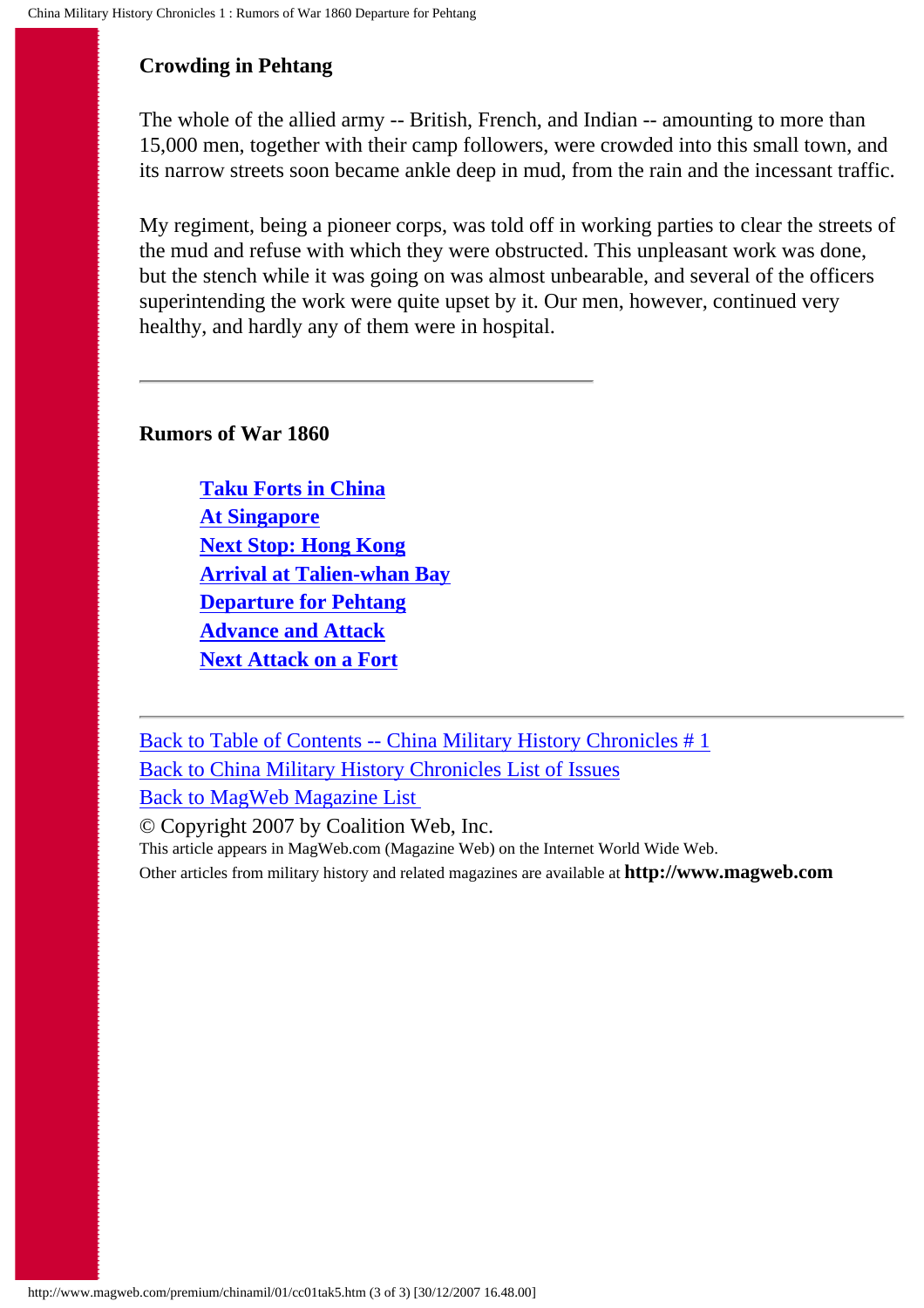### <span id="page-13-0"></span>**Rumors of War 1860**

### **Advance and Attack**

*by Dr. James Thorton*

After remaining about ten days in Pehtang we received orders to advance, and on the 12th of August the allied army, leaving a garrison of 1000 men in



the town, moved out and marched inland along the causeway previously mentioned. We followed this road for several miles before we found the enemy in our front: they were holding entrenched camps on both sides of the road, but were speedily driven out of them by the fire of our artillery.

They retired upon their main body, which occupied a position at the village of Sinho - a place defended by formidable entrenchments and cannon, while their cavalry hovered in large numbers on both flanks. Our force was now disposed for attack, and the second division was sent against the left flank of the Chinese, while the first division (including my regiment) advanced against the intrenchments in front. These were speedily carried without much loss, and we then pursued the flying enemy through the village of Sinho, while the French division on our left followed them up to the fort of Tangku, from which the enemy opened an artillery fire upon the French troops and forced them to retire.

On the right our second division had been equally successful, in spite of the swarms of Tartar cavalry that hovered about them, and sometimes essayed an attack. My regiment halted and made their bivouac on the field a little beyond the village of Sinho; our pickets were attacked during the night, but held their positions successfully.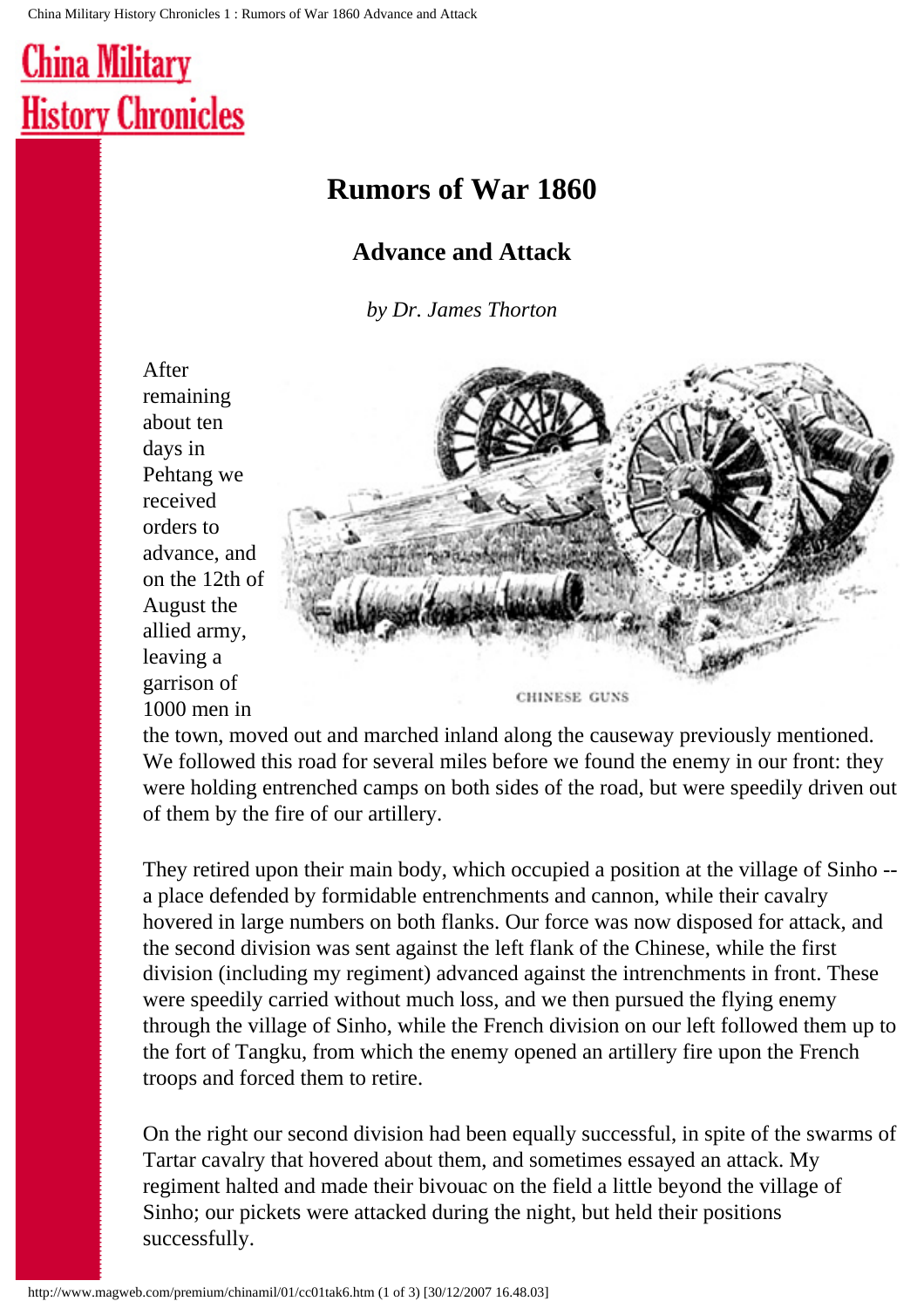Early next morning I was so fortunate as to secure a loose mule which had belonged to the enemy's cavalry and had strayed near our camp. As I already had the mule I purchased at Talien Bay, this fresh acquisition provided me with ample means of transport for my belongings. The mules were both fine strong animals, and I kept them in use all through the campaign. I subsequently contrived to procure a couple of light carts to which the mules were harnessed, and driven by my two servants, so that I was enabled to take with me as many things as I required.

#### **Attacking the Earthworks**

The day after the action of Sinbo we marched in the direction of the enemy's entrenchments, and halted for the night just out of range of their cannon.

Early on the following morning we were in motion and marched across the plain which borders the Peiho River to attack the Fort of Tangku, a massive earthwork surrounded by a wet ditch and other obstacles.

Our first division and part of the French troops were employed in this operation. As we advanced the enemy opened fire upon us from some war junks in the river and from a battery of several guns on the other side.

Upon this Captain Willes, of H.M.S. Chesapeake, crossed the river in a boat with some sailors and set fire to the junks. The battery on the other bank still kept up its fire and some of our guns were sent to the river side to silence it. In the meantime we had been approaching the enemy's fortified position at Tangku, and they opened an illdirected fire upon us from a good many guns of various calibres placed at intervals along the wall.

Our batteries replied, and a heavy cannonade from about fifty guns (British and French) was kept up for nearly two hours, by which time the enemy's fire was entirely subdued. Our infantry then advanced and entered the fort without having to fire a shot, as the garrison bad been driven out by our cannonade, which had dismounted most of their guns and killed many of their men. The Armstrong segment shells were especially destructive, and caused a general panic among the Chinese soldiers.

Our loss in this affair was about 30 killed and wounded.

The enemy retired into the other forts and set to work to strengthen them as much as possible. We, on the other hand, busied ourselves in getting up our heavy guns and ammunition from Pehtang before attacking the remaining forts, and several days were spent in these preparations. In the meantime a detachment of troops was sent across the river and drove the enemy out of a succession of gardens and orchards on the other side, and captured a battery mounting several guns.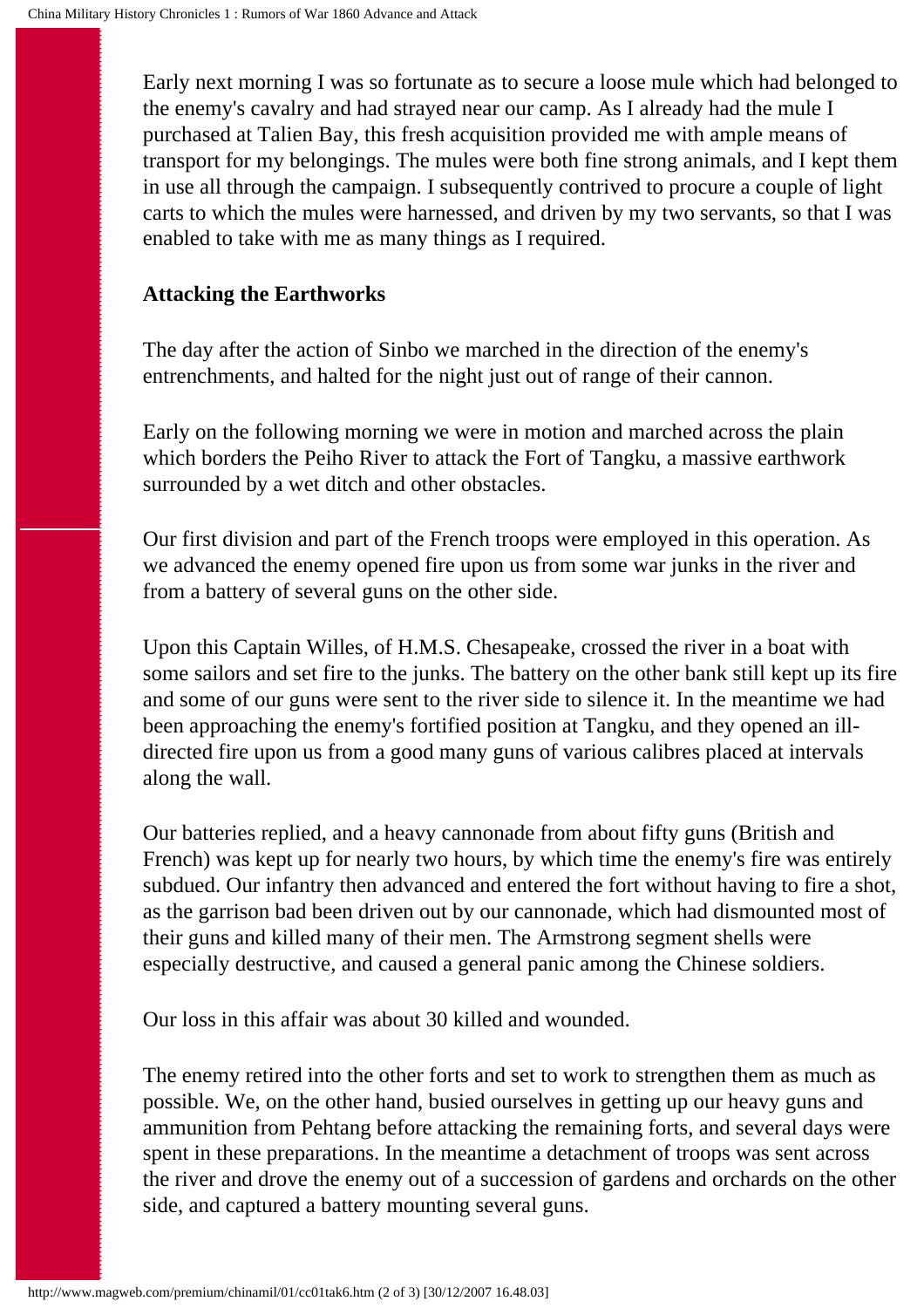My regiment meanwhile returned to camp, which was pitched on some low ground near the Peiho River. An inundation occurred soon after, owing to a sudden rise of the river, and our camp was flooded. We had much difficulty in keeping the water out of our tents, but we managed to do so by throwing up banks of earth around them.

#### **Rumors of War 1860**

**[Taku Forts in China](#page-2-0) [At Singapore](#page-4-0) [Next Stop: Hong Kong](#page-6-0) [Arrival at Talien-whan Bay](#page-8-0) [Departure for Pehtang](#page-10-0) [Advance and Attack](#page-13-0) [Next Attack on a Fort](#page-16-0)**

[Back to Table of Contents -- China Military History Chronicles # 1](#page-0-0) [Back to China Military History Chronicles List of Issues](#page-18-0) [Back to MagWeb Magazine List](#page-19-0)  © Copyright 2007 by Coalition Web, Inc.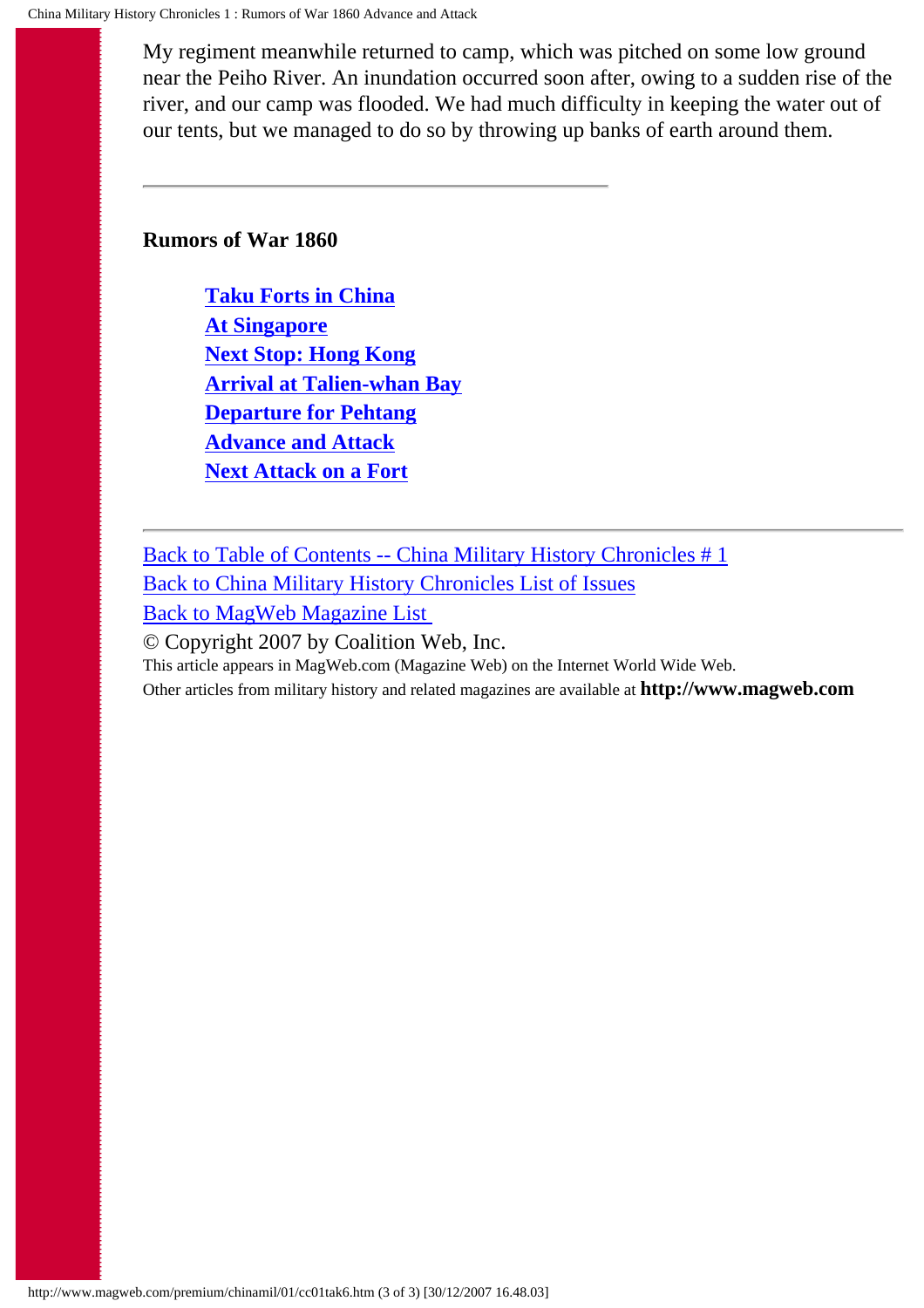### **Rumors of War 1860**

#### **Next Attack on a Fort**

*by Dr. James Thorton*

<span id="page-16-0"></span>By the 21st of August everything was ready for the attack of the next fort, which was about a mile from Tangku and nearer the mouth of the river. It was smaller but much stronger than the fort already taken, and it contained a strong garrison and many guns, most of which, however, were pointed towards the sea; for the Chinese had expected us to attack from that direction and never supposed we would march round and attack the forts from the land side.

The attacking force on this occasion consisted of our second division with some of the French troops, while the first division, much to our disappointment, remained in camp. This time the Chinese troops made a much better defence than they did at Tangku, but it was of no avail.

The principal magazine of the fort was blown up by a shell from one of our gunboats which co-operated in the attack. The shock of the explosion was sensibly felt in our camp more than two miles distant, and we saw a dense mass of black smoke rise high into the air above the fort. Our troops suffered heavy loss while approaching the walls and passing the ditches, thick set spikes, abatis, and other obstacles in their way.

At length they made good their entrance, and a terrible slaughter of the garrison took place, only a few of them making their escape to the next fort.

The loss on our side, including that of the French, was about 400 men killed and wounded; that of the enemy was far heavier, and their commander-in-chief was among the slain. This victory produced such an effect upon the Chinese, that although they were still in possession of four strong forts, two of which completely commanded the mouth of the river, their hearts failed them and they evacuated all their remaining fortifications without further resistance, and retired into the interior of the country.

Thus all these formidable works, which contained upwards of 600 cannon of various calibres, fell into our hands, and were occupied by our troops. On the day following the attack the sailors of the fleet arrived in boats and removed all the obstacles, such as booms, stakes, etc., which the Chinese had placed across the river to obstruct its entrance, and the gunboats and small steamers immediately came up as far as our camp and anchored abreast of it.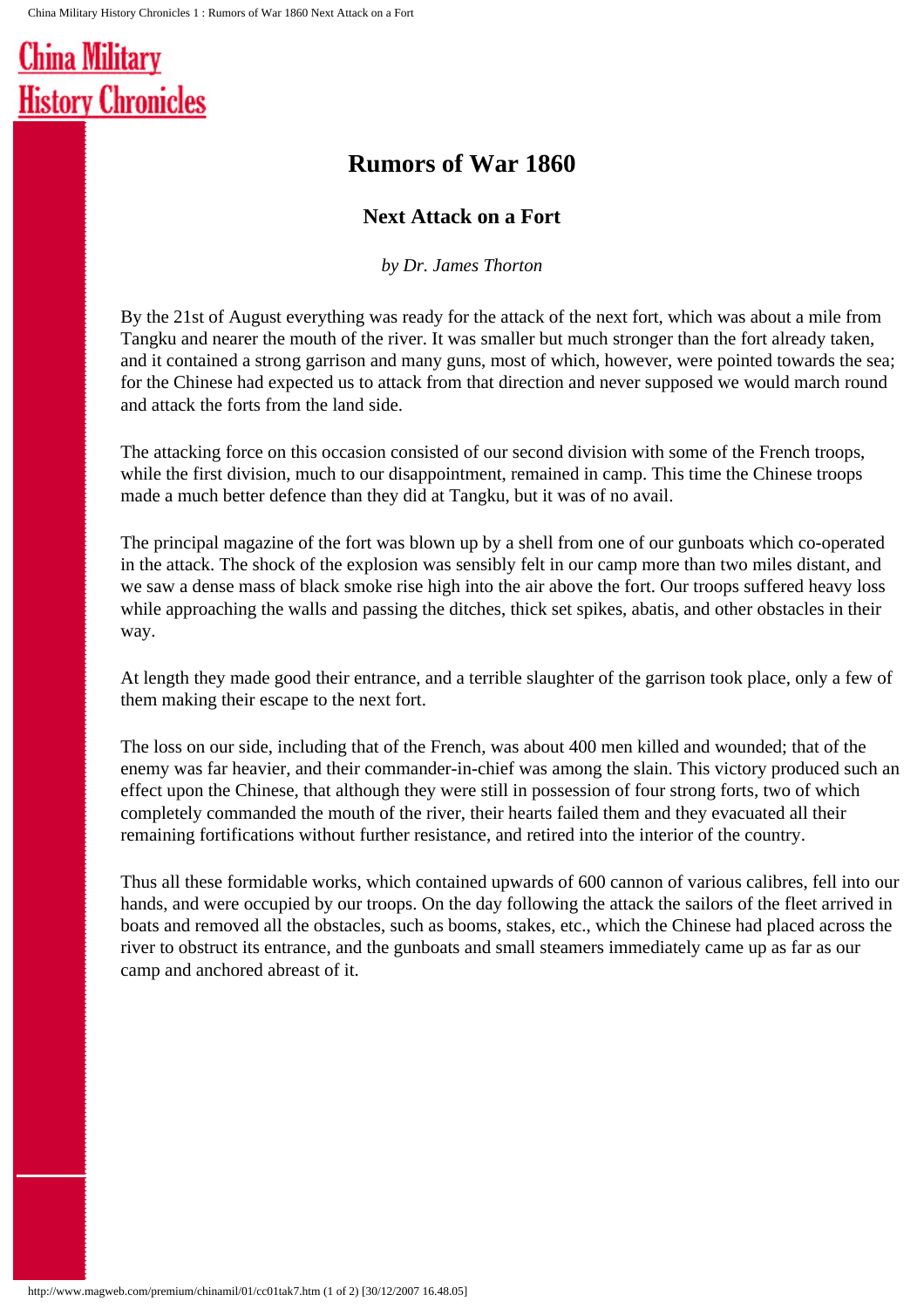

#### **Rumors of War 1860**

**[Taku Forts in China](#page-2-0) [At Singapore](#page-4-0) [Next Stop: Hong Kong](#page-6-0) [Arrival at Talien-whan Bay](#page-8-0) [Departure for Pehtang](#page-10-0) [Advance and Attack](#page-13-0) [Next Attack on a Fort](#page-16-0)**

[Back to Table of Contents -- China Military History Chronicles # 1](#page-0-0) [Back to China Military History Chronicles List of Issues](#page-18-0) [Back to MagWeb Magazine List](#page-19-0) 

© Copyright 2007 by Coalition Web, Inc.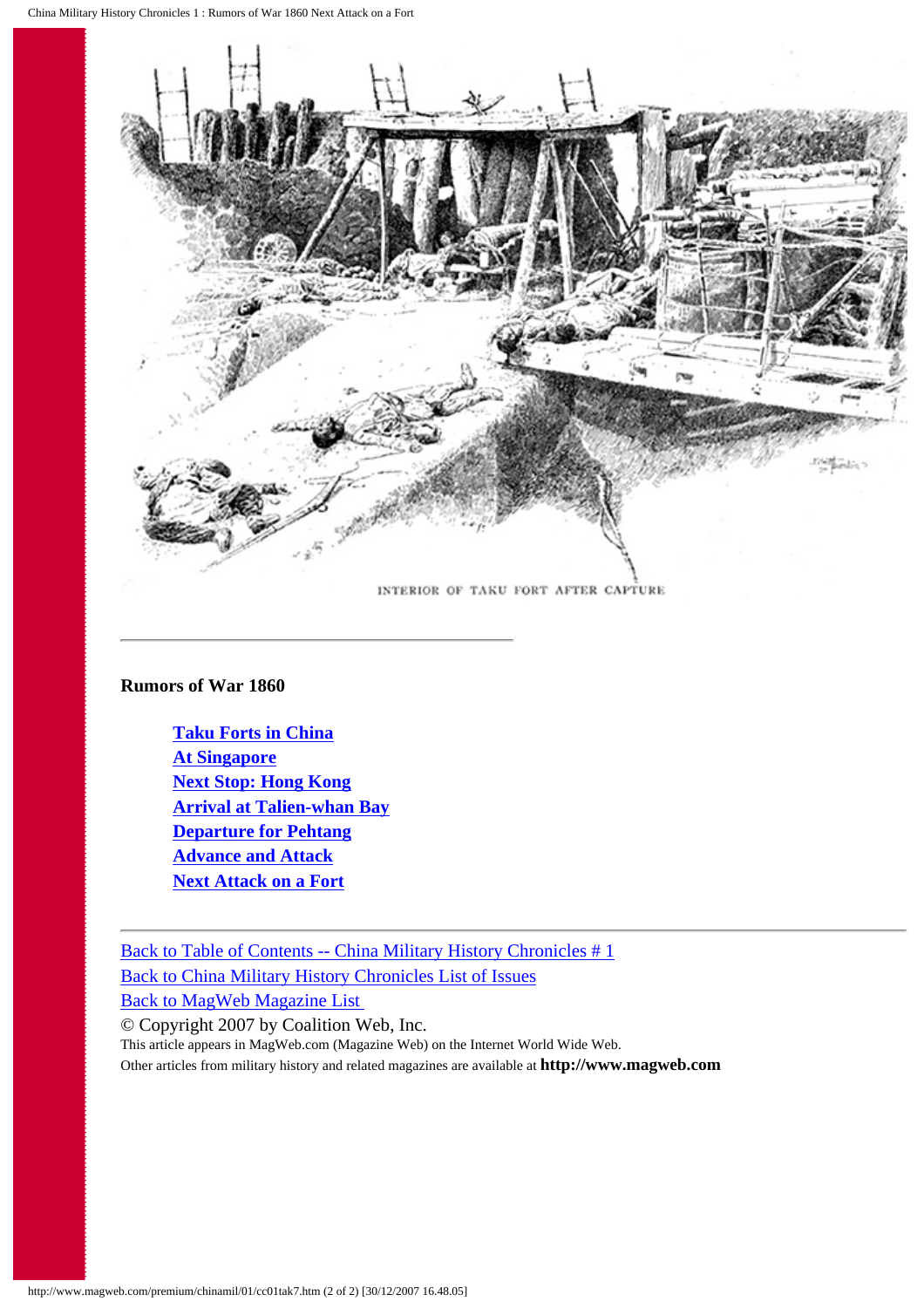### **List of Issues**

<span id="page-18-0"></span>**[Issue 1: Winter 2007](#page-0-0)**

[Back to MagWeb Magazine List](#page-19-0)

### **About China Military History Chronicles**

Published by the Coalition Web, Inc.

**Subscription:** Exclusive on MagWeb.com.

© Copyright 2007 by Coalition Web, Inc.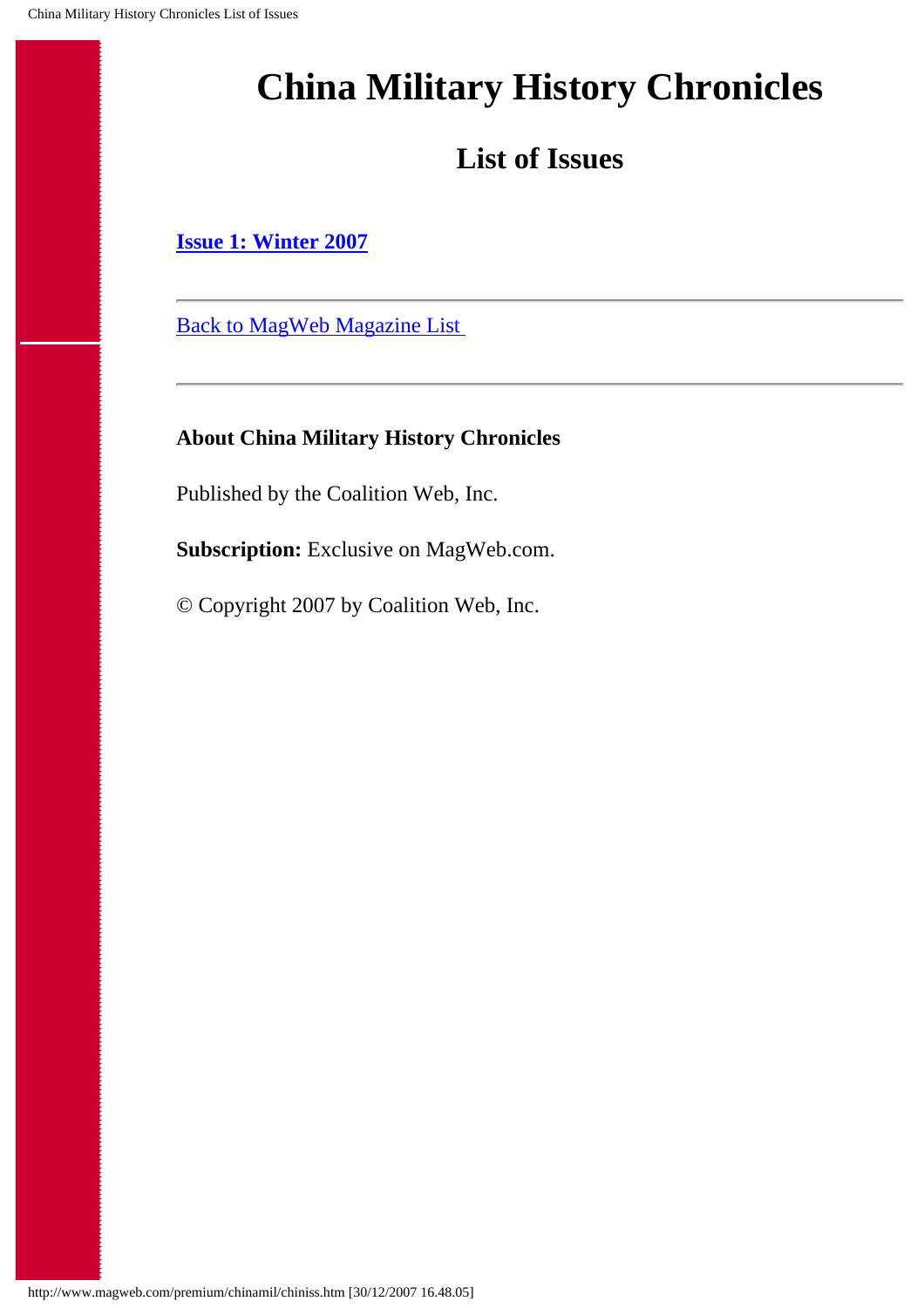## <span id="page-19-0"></span>**MagWeb Master Magazine List**

Updated through: January 1, 2008



**[The Heliograph](http://www.magweb.com/premium/helio/helioiss.htm)**...Victorian Colonial history and wargaming. **[HMGS-GL The Herald](http://www.magweb.com/premium/herald/heraiss.htm)**...All historical periods. **[Historical Events Anecdotes](http://www.magweb.com/premium/heat/heatiss.htm)  [Trivia](http://www.magweb.com/premium/heat/heatiss.htm)**...All eras. **[Historical Miniature](http://www.magweb.com/premium/hmgmag/hmgiss.htm)  [Gamer](http://www.magweb.com/premium/hmgmag/hmgiss.htm)**...All eras. **[HPS Simulations:](http://www.magweb.com/premium/hpssimna/hpsnsiss.htm)  [Napoleonics](http://www.magweb.com/premium/hpssimna/hpsnsiss.htm)**...Nap. OBs and **Scenarios [HPS Simulations: WWII](http://www.magweb.com/premium/hpssim/hpssiss.htm)**... WWII OBs and Scenarios. **[Imperial Herald](http://www.magweb.com/premium/impher/ihiss.htm)**...Supports L5R (Samurai Fantasy). **[Intel Illustrated Archive](http://www.magweb.com/premium/intel/intliss.htm)**... All eras. **[19th C. Italian Military](http://www.magweb.com/premium/itamil19/italiss.htm)  [History](http://www.magweb.com/premium/itamil19/italiss.htm)**...1800s Italy. **[Junior General Report](http://www.magweb.com/premium/juniorg/jgiss.htm)**... Classroom Historical Miniatures. **[King or Parliament](http://www.magweb.com/premium/korp/kpiss.htm)**...English Civil War history. **[The Knights Round Table](http://www.magweb.com/premium/krt/krtiss.htm)**.. supports Day of Battle medieval rules. **[Kriegspieler](http://www.magweb.com/premium/kriegspi/krieiss.htm)**...blends history and wargaming from all eras. **[KTB Magazine](http://www.magweb.com/premium/shark/shiss.htm)**... Sharkhunters U-Boat and Submarine journal. **[Larry Leadhead](http://www.magweb.com/premium/leadhead/leadiss.htm)**...Comic Strip for the wargamer. **[Leavenworth Papers](http://www.magweb.com/premium/leavenwo/leaviss.htm)**... Historical battles and

http://www.magweb.com/premium/maglist.htm (1 of 6) [30/12/2007 16.48.09]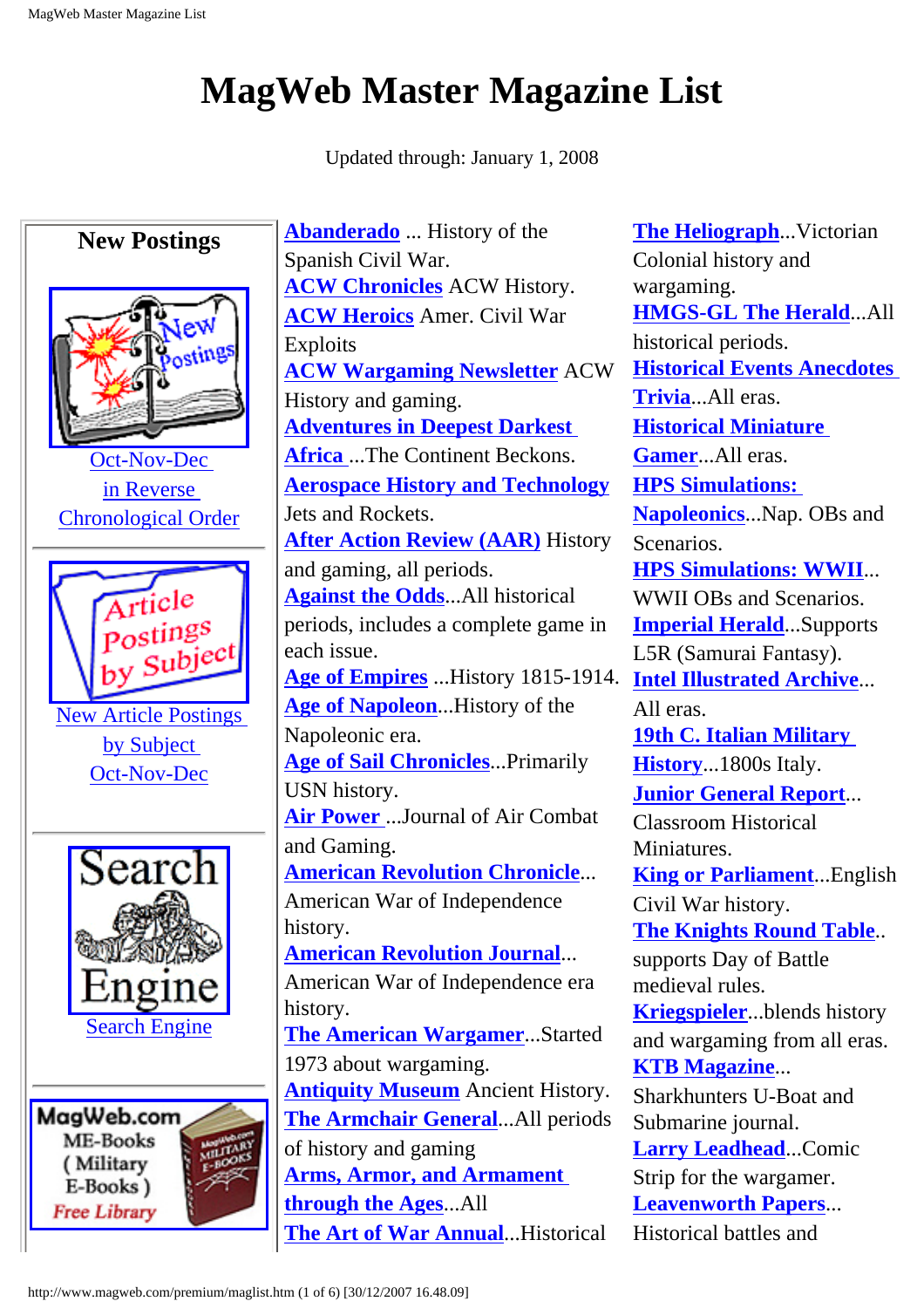$\mathbf{I}$ 

| <b>Membership</b>                  | $\mu$ . $\mu$                                                 |
|------------------------------------|---------------------------------------------------------------|
|                                    | <b>Barkorcghasse Chronicles Fiction/</b>                      |
|                                    | idea journal for RPG.                                         |
|                                    | <b>Battlefields</b> All historical periods.                   |
| <b>Status Check</b>                | Each article a scenario.                                      |
| and Renewal                        | <b>BattleTechnology31st Century Sci-</b>                      |
| MagWebs<br><b>Mall at MagWeb</b>   | Fi supports BattleTech.                                       |
|                                    | <b>Battle-WireWWII</b> , supports                             |
|                                    | Battleground rules.                                           |
|                                    | <b>Berg's Review of Games Reviews</b>                         |
|                                    | board and computer wargames.                                  |
|                                    | <b>Boer Wars ChronicleBoer War</b>                            |
|                                    | History.                                                      |
|                                    | <b>Bombard (NOVAG)Historical</b>                              |
|                                    | Miniatures: all eras.                                         |
| <b>How To Use</b><br><b>MagWeb</b> | <b>Campaign</b> Boardgaming of all                            |
|                                    | kinds.                                                        |
|                                    | <b>Center US Army Lessons</b>                                 |
|                                    | NewsletterModern.                                             |
|                                    | <b>ChainmailRole-Playing Gaming</b>                           |
| <b>E-Mail MagWeb</b>               | (fantasy and science fiction).                                |
|                                    | <b>Charge!ACW</b> history and JR3.                            |
|                                    | <b>China Military History Chronicles</b>                      |
|                                    |                                                               |
|                                    | History of China.<br><b>Chronicle of the Crusades History</b> |
|                                    | of Crusades                                                   |
|                                    | <b>Chronicle of the Indian Mutiny</b>                         |
|                                    | Colonial India history.                                       |
|                                    |                                                               |
|                                    | <b>Chronicle of King Philip's</b>                             |
|                                    | War17th Century America.                                      |
|                                    | <b>Chronicles in Poetry, Ballads, and</b>                     |
|                                    | EpicsArtistic.                                                |
|                                    | <b>The CitadelNorthwest HMGS</b>                              |
|                                    | newsletter for historical study and                           |
|                                    | gaming.                                                       |
|                                    | <b>Clash of Empires19th Century</b>                           |
|                                    | European Wars.                                                |
|                                    | <b>Classical Hack Newsletter</b> Ancients                     |
|                                    | wargaming.                                                    |
|                                    | <b>Cold War Chronicles WWII to</b>                            |
|                                    | <b>USSR</b> fall.                                             |
|                                    | <b>Colonial Conquest.</b> Victorian-era                       |
|                                    | colonial history.                                             |
|                                    |                                                               |

periods supporting CoA.

campaigns. **[Lone Warrior](http://www.magweb.com/premium/lonewarr/lwiss.htm)**...All historical periods, solitaire gaming. **[Masters of Role Playing](http://www.magweb.com/premium/masters/morpiss.htm)** ... Sophisticated RPG (fantasy/  $-$  sci-fi). **[Matrix Gamer](http://www.magweb.com/premium/matrix/mgiss.htm)** ...Matrix gaming ideas. **[HMGS/PSW: The](http://www.magweb.com/premium/messen/messiss.htm) [Messenger](http://www.magweb.com/premium/messen/messiss.htm)**...All historical periods. **[MicroMark](http://www.magweb.com/premium/micromar/mmiss.htm)**...19th, 20th C. Army Lists, TO&Es. **[Military Review](http://www.magweb.com/premium/milrevw/milriss.htm)**...Doctrine Analysis. **[Modern Combat Tactics](http://www.magweb.com/premium/modern/mctiss.htm)**... Doctrine Analysis. **[Muskrat L](http://www.magweb.com/premium/muskratl/mliss.htm)**...Kovalic's Dork Tower Newsletter. **[MWAN](http://www.magweb.com/premium/mwan/mwaniss.htm)**...Historical Miniatures oriented magazine covers all eras. **[Napoleon](http://www.magweb.com/premium/napoleon/napiss.htm)**...His life, wars, and world. **[Napoleonic Chronicles](http://www.magweb.com/premium/napchron/napciss.htm)**... Napoleonic era. **[Napoleonic Notes &](http://www.magweb.com/premium/ageofnap/aoniss.htm)  [Queries](http://www.magweb.com/premium/ageofnap/aoniss.htm)**...Napoleonic era. **[The Naval SITREP](http://www.magweb.com/premium/navsit/nsitiss.htm)**...20th c. naval and air focus. **[New Horizons](http://www.magweb.com/premium/newhoriz/nhiss.htm)**...AEG Newsletter. **[New World Exploration](http://www.magweb.com/premium/newworld/newwiss.htm) [Chronicles](http://www.magweb.com/premium/newworld/newwiss.htm)**...15th-18th C. **[Novag News](http://www.magweb.com/premium/novaggc/novagiss.htm)**...NOVAG Newsletter. **[Operations: Wargaming](http://www.magweb.com/premium/operatio/operiss.htm) [Journal](http://www.magweb.com/premium/operatio/operiss.htm)** supports Gamers' wargames. **[OSG News](http://www.magweb.com/premium/osgnews/osgiss.htm)**...Newsletter supports OSG Products. **[Pakistan At War](http://www.magweb.com/premium/pakatwar/pakiss.htm)**...Pakistan Military History Newsletter.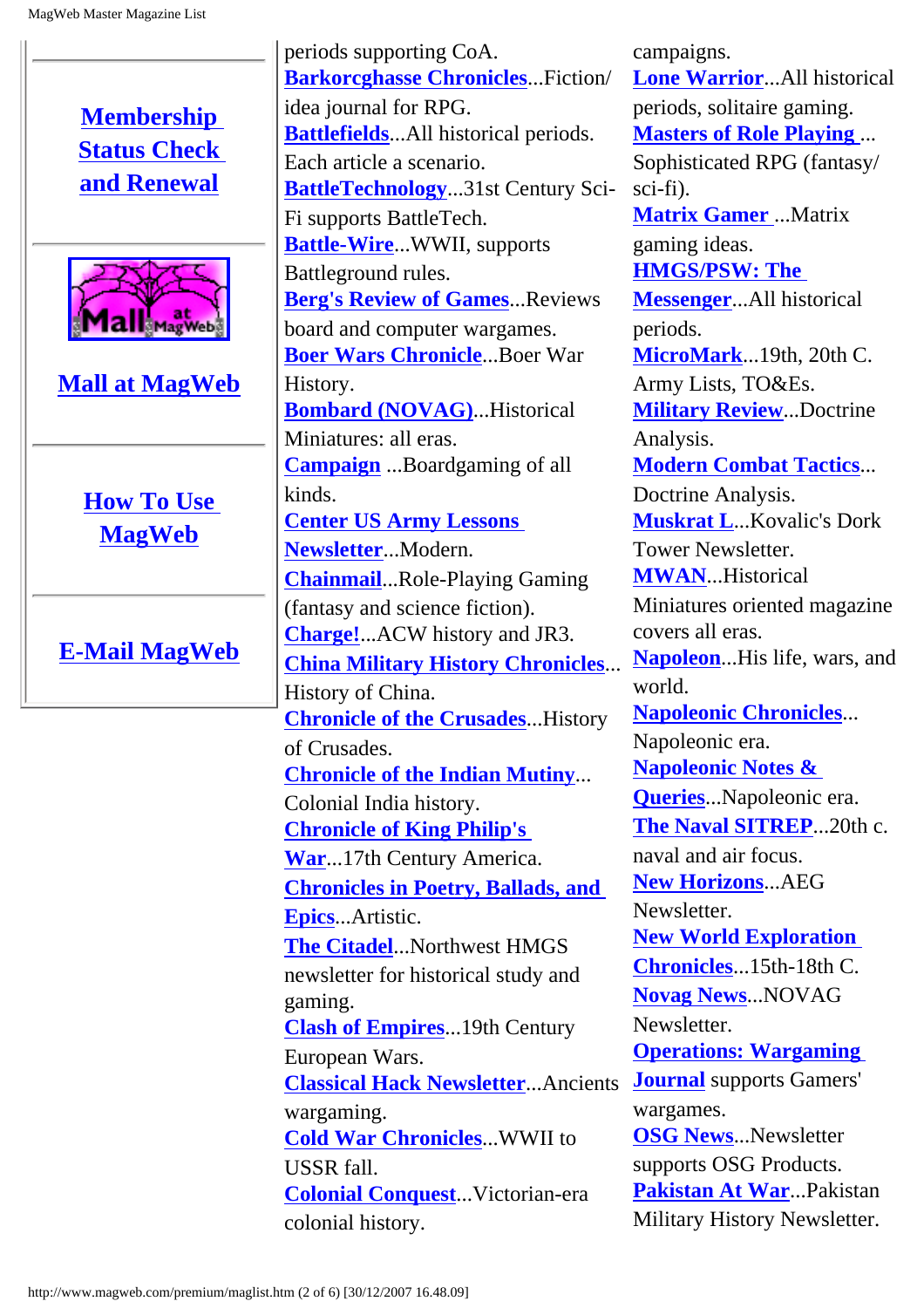**[Combat Simulation](http://www.magweb.com/premium/combat/combiss.htm)**...20th C history and Battalions in Crisis Support. **[Combat Studies Research](http://www.magweb.com/premium/csres/csriss.htm)**...Army History. **[Command Post Newsletter](http://www.magweb.com/premium/cpn/cpniss.htm)**...20th C history and CD, CA, OTT Support. **[Command Post Quarterly](http://www.magweb.com/premium/cpq/cpqiss.htm)  [Magazine](http://www.magweb.com/premium/cpq/cpqiss.htm)**...20th C history and CD, CA, OTT Support. **[Competitive Edge](http://www.magweb.com/premium/compedge/ceiss.htm)**...All historical periods, includes a complete game in each issue. (Formerly *GameFix*) **[Conflict](http://www.magweb.com/premium/conflict/confiss.htm)**...All historical periods. (back issues only) **[CounterAttack](http://www.magweb.com/premium/countera/catkiss.htm)**...All historical periods. **[The Courier](http://www.magweb.com/premium/courier/couriss.htm)**...All historical periods, with a gaming interest. **[Cry Havoc](http://www.magweb.com/premium/cryhavoc/cryiss.htm)**...All historical periods. **[HMGS Mid-South Dispatch](http://www.magweb.com/premium/dispatch/dispiss.htm)**...All historical periods, with a gaming interest. **[Doomtown Epitath](http://www.magweb.com/premium/tomb/tombiss.htm)**...Supports Card Game. **[Dragoman](http://www.magweb.com/premium/dragoman/dragiss.htm)**...History of the Ottoman Empire. **[The Dungeon Architect](http://www.magweb.com/premium/dungeona/daiss.htm)**...RPG Ideas. **[18th Century Military Notes &](http://www.magweb.com/premium/18thmil/18nqiss.htm) [Queries](http://www.magweb.com/premium/18thmil/18nqiss.htm)**...history from the age of reason 1660-1780. **[El Dorado](http://www.magweb.com/premium/eldorado/eldiss.htm)**...South and Central American military history. **[Empires Eagles and Lions](http://www.magweb.com/premium/eel/eeliss.htm)**...History of the Napoleonic era. **[English Civil War Times](http://www.magweb.com/premium/ecwtimes/ecwtiss.htm)**...History of the ECW. **[ECW Notes & Queries](http://www.magweb.com/premium/ecwtimes/ecwtiss.htm)**...History of the ECW. **[Europa](http://www.magweb.com/premium/europa/euroiss.htm)**...WWII history and system. **[Experimental Game Group](http://www.magweb.com/premium/egg/eggiss.htm)**... supports the matrix game. **[Frederick the Great Chronicles](http://www.magweb.com/premium/fredgrea/frediss.htm)**... And his era.

**[Panzerfaust](http://www.magweb.com/premium/campaign/campiss.htm)** Historical/Sci-Fi/ Fantasy gaming of all kinds. **[Panzerfaust and Campaign](http://www.magweb.com/premium/campaign/campiss.htm)** Historical/Sci-Fi/Fantasy gaming. **[Paradies Lost](http://www.magweb.com/premium/paradies/arviss.htm)**...Ideas journal for RPG. **[Pendragon News](http://www.magweb.com/premium/greenkn/gkiss.htm)**...Supports King Arthur products. **[The Penny Whistle](http://www.magweb.com/premium/penny/ldpwiss.htm)**... Miniature wargames, rules, and reviews. **[Perfidious Albion](http://www.magweb.com/premium/perfalb/paiss.htm)**...Board wargames and book reviews. **[Piquet Dispatch](http://www.magweb.com/premium/piquetd/pdiss.htm)**...Supports Piquet historical miniatures rules. **[Prisoner of War](http://www.magweb.com/premium/powepw/powiss.htm)  [Chronicles](http://www.magweb.com/premium/powepw/powiss.htm)**...POW and EPW. **[PW Review](http://www.magweb.com/premium/pwreview/pwiss.htm)**...Pull-nopunches reviews of historical products. **[The Rebel Yell](http://www.magweb.com/premium/rebelyel/yelliss.htm)**..HMGS South Newsletter for historical miniatures. **[Renaissance Ink](http://www.magweb.com/premium/rinkiss/rinkiss.htm)**...Miniatures oriented newsletter. **[Renaissance Notes &](http://www.magweb.com/premium/rennote/renotiss.htm)  [Queries](http://www.magweb.com/premium/rennote/renotiss.htm)**...Renaissance era military history. **[The Renaissance World](http://www.magweb.com/premium/renworld/renwiss.htm)**... History of the period. **[Russo-Japan War](http://www.magweb.com/premium/russojap/rujaiss.htm)**...1904- 1905 War. **[Sabretache](http://www.magweb.com/premium/sabretac/sabreiss.htm)**...Lace Wars, Napoleonic, and Victorian eras. **[Saga](http://www.magweb.com/premium/saga/sagaiss.htm)**...Dark Ages and medieval history and gaming. **[Savage and Soldier](http://www.magweb.com/premium/savage/savaiss.htm)**.... Victorian Colonial history **[Seven Years War](http://www.magweb.com/premium/7ywaj/7ywaiss.htm)  [Association Journal](http://www.magweb.com/premium/7ywaj/7ywaiss.htm)**... History from 1733-1766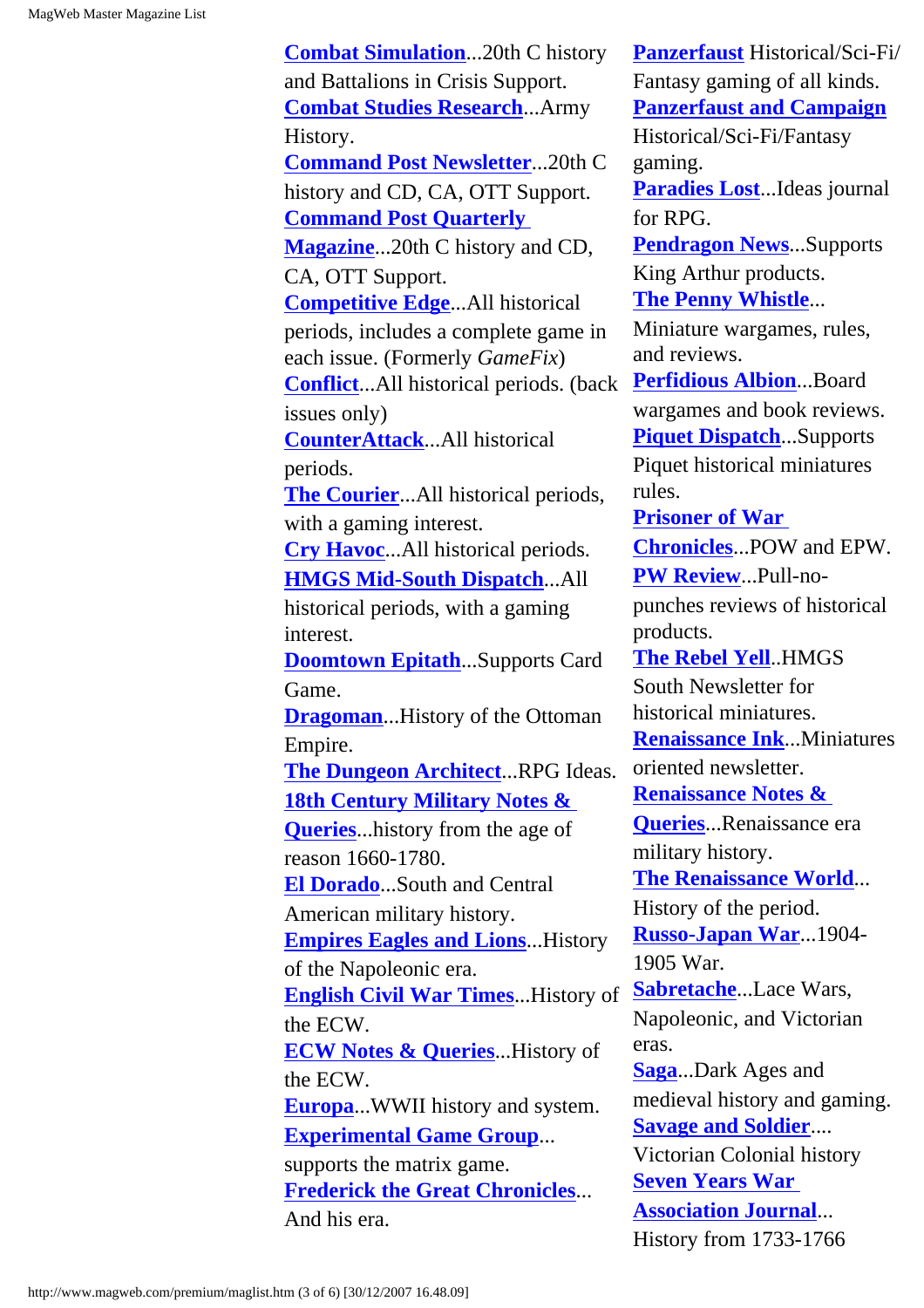**[The Frontline](http://www.magweb.com/premium/front/froniss.htm)**...All era mix of military history and wargaming. **[Game! The International Gamer](http://www.magweb.com/premium/gamemag/ggiss.htm)  [Magazine](http://www.magweb.com/premium/gamemag/ggiss.htm)**...Review focus **[GameFix](http://www.magweb.com/premium/compedge/ceiss.htm)**...All historical periods, includes a complete game in each issue (Now *Competitive Edge*). **[Game News](http://www.magweb.com/premium/gamenews/gniss.htm)**...Gaming product focus **[Gamer's Closet \(NOVAG\)](http://www.magweb.com/premium/novaggc/novagiss.htm)**... Historical Miniatures: all eras. **[US GAO Reports](http://www.magweb.com/premium/gao/gaoiss.htm)**...Booklets. **[Gen. Garfield Newsletter](http://www.magweb.com/premium/garfield/garfiss.htm)**...ACW Museum and Group. **[The Gauntlet](http://www.magweb.com/premium/gauntlet/guaniss.htm)**...All historical eras, with a gaming focus. **[The Glory of Ancient Greece](http://www.magweb.com/premium/glorygre/ggreiss.htm)  [Chronicles](http://www.magweb.com/premium/glorygre/ggreiss.htm)**...History of Greece. **[The Glory of Rome Chronicles](http://www.magweb.com/premium/gloryrom/gloriss.htm)**... History of Rome. **[Gray Raven Chronicles](http://www.magweb.com/premium/grayrave/grayiss.htm)**...Dark Ages Arturius **[Greenhill Military Book News](http://www.magweb.com/premium/gmbn/gmbniss.htm)**... promotes Greenhill Books. **[Grenadier](http://www.magweb.com/premium/grenad/greniss.htm)**...All eras of history and boardgaming. **[Helen of Toy Newsletter](http://www.magweb.com/premium/helentoy/htoyiss.htm)**...supports toy soldier company.

includes SYW and French and Indian War. **[The Seeker](http://www.magweb.com/premium/seeker/seekiss.htm)**...Mostly Role-Playing with Historical info. **[Shadis](http://www.magweb.com/premium/shadis/shadiss.htm)**...Sophisticated Role-Playing and Gaming (fantasy/ sci-fi). **[Shadis Presents](http://www.magweb.com/premium/shadpres/spiss.htm)**...More role playing gaming (back issues only). **[Simulacrum](http://www.magweb.com/premium/simula/simuiss.htm)**...Collectible Wargames of all eras. **[Spanish-American War](http://www.magweb.com/premium/spanamer/spamiss.htm)  [Chronicles](http://www.magweb.com/premium/spanamer/spamiss.htm)**...History of 1898 war. **[Special Warfare](http://www.magweb.com/premium/specwarf/spcwiss.htm)**...Army Special Forces. **[SSI](http://www.magweb.com/premium/ssi/ssiiss.htm)**...Army War College booklets. **[Strategikon](http://www.magweb.com/premium/strateg/skoniss.htm)**....Ancients and pre-gunpowder eras. **[Strategist](http://www.magweb.com/premium/awa/awaiss.htm)**....Wargaming (former American Wargamer) **[Strut and Conquer](http://www.magweb.com/premium/strut/struiss.htm)**... Supports Markham Design games. **[Taisho](http://www.magweb.com/premium/taisho/taishiss.htm)**...Japanese Samurai military history. **[Tales of Cross Haven](http://www.magweb.com/premium/tales/taleiss.htm)**...RPG Ideas. **[30 Years War Information](http://www.magweb.com/premium/30ywij/30ywiss.htm) [Journal](http://www.magweb.com/premium/30ywij/30ywiss.htm)**...Period history. **[Those Damn Dice](http://www.magweb.com/premium/tdd/tddiss.htm)**...All eras of history and wargaming. **[Time Portal Passages](http://www.magweb.com/premium/tpp/tppiss.htm)**...All eras of history. **[The Tombstone Epitath](http://www.magweb.com/premium/tomb/tombiss.htm)**... Supports DoomTown card game. **[HMGS-TA Tornado Alert](http://www.magweb.com/premium/tornado/torniss.htm)**... All periods of history and gaming. **[US Army Military History](http://www.magweb.com/premium/usarmymh/usariss.htm)**... General Overview

http://www.magweb.com/premium/maglist.htm (4 of 6) [30/12/2007 16.48.09]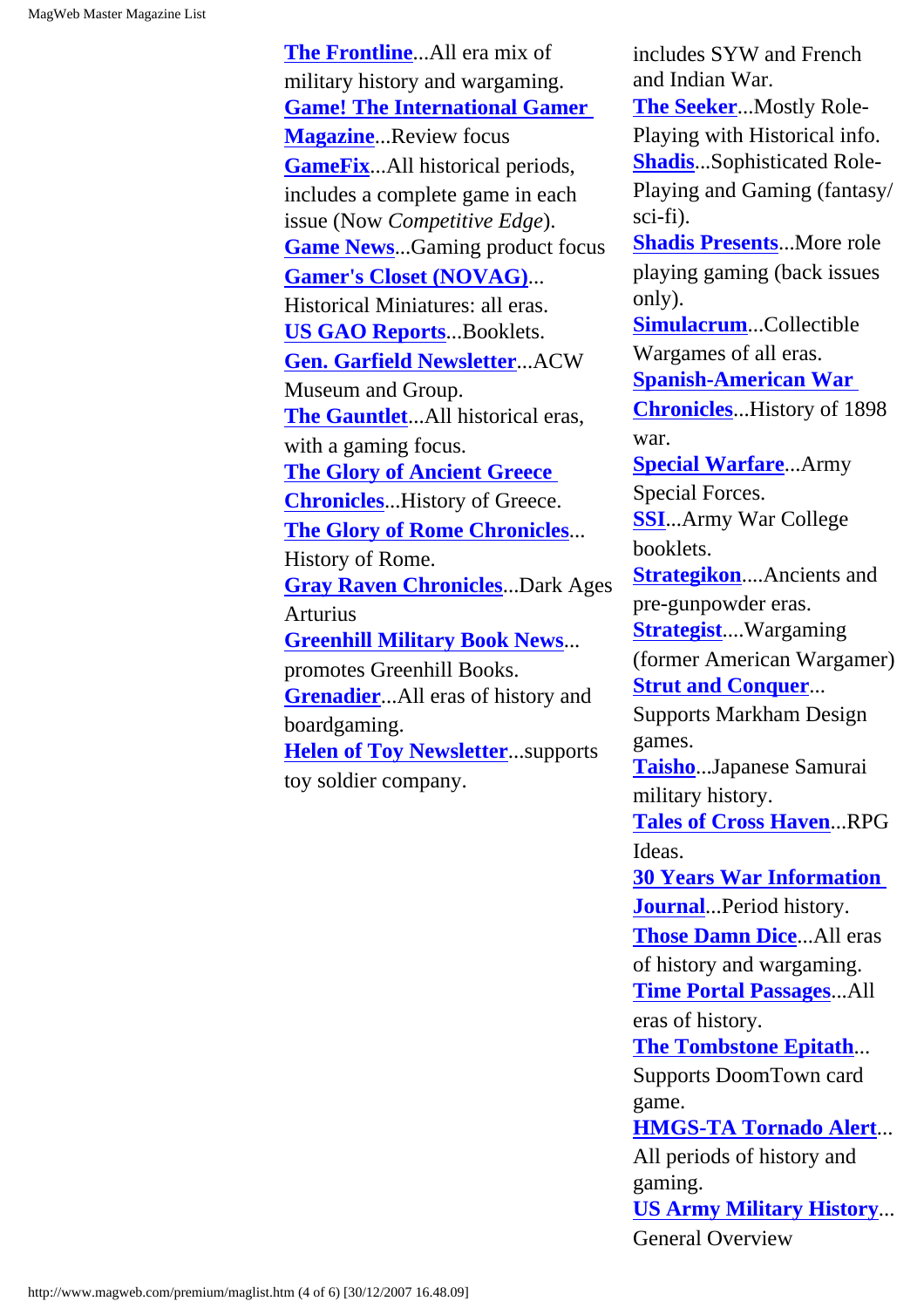**[Valkyrie](http://www.magweb.com/premium/valkyrie/vkiss.htm)**...Sophisticated Sci-Fi/Fantasy Role Playing and Gaming **[Veteran Campaigner](http://www.magweb.com/premium/vetcamp/vciss.htm)** ... HMGS GI newsletter for military personnel. **[Vietnam Military History](http://www.magweb.com/premium/vietnam/vietiss.htm)**... The Vietnam War. **[The Volunteer](http://www.magweb.com/premium/sjcw/sjcwiss.htm)**...SJCW newsletter for history and wargaming. **[Warfare in History](http://www.magweb.com/premium/warinhis/wyiss.htm)**...All historical eras. **[Wargame Design](http://www.magweb.com/premium/wargdes/wdiss.htm)**...Supports OSG historical boardgames. **[Wargamer's Newsletter](http://www.magweb.com/premium/wargnews/wgnliss.htm)**... Featherstone's original. **[War of 1812](http://www.magweb.com/premium/1812mag/w8iss.htm)**...military history, wargaming, and products. **[Die Wehrmacht](http://www.magweb.com/premium/wehrmach/wehriss.htm)**...WWII German OKW Newspaper. **[Western European](http://www.magweb.com/premium/wechron/wechiss.htm)  [Chronicles](http://www.magweb.com/premium/wechron/wechiss.htm)**...History of W. Europe. **[White Knight](http://www.magweb.com/premium/whitekni/wkiss.htm)**...Sci-fi and Fantasy roleplaying news. **[Winds of Valor Newsletter](http://www.magweb.com/premium/windsofv/woviss.htm)** ACW History. **[World War I Chronicles](http://www.magweb.com/premium/ww1chron/ww1ciss.htm)**... WWI History. **[World War II Newsletter](http://www.magweb.com/premium/ww2news/ww2niss.htm)**... WWII History. **[World War II: US Army](http://www.magweb.com/premium/ww2usarm/wwariss.htm)**... WWII History. **[The Zouave](http://www.magweb.com/premium/zouave/zouviss.htm)**...American Civil War history and gaming.

## **Bonus Articles**